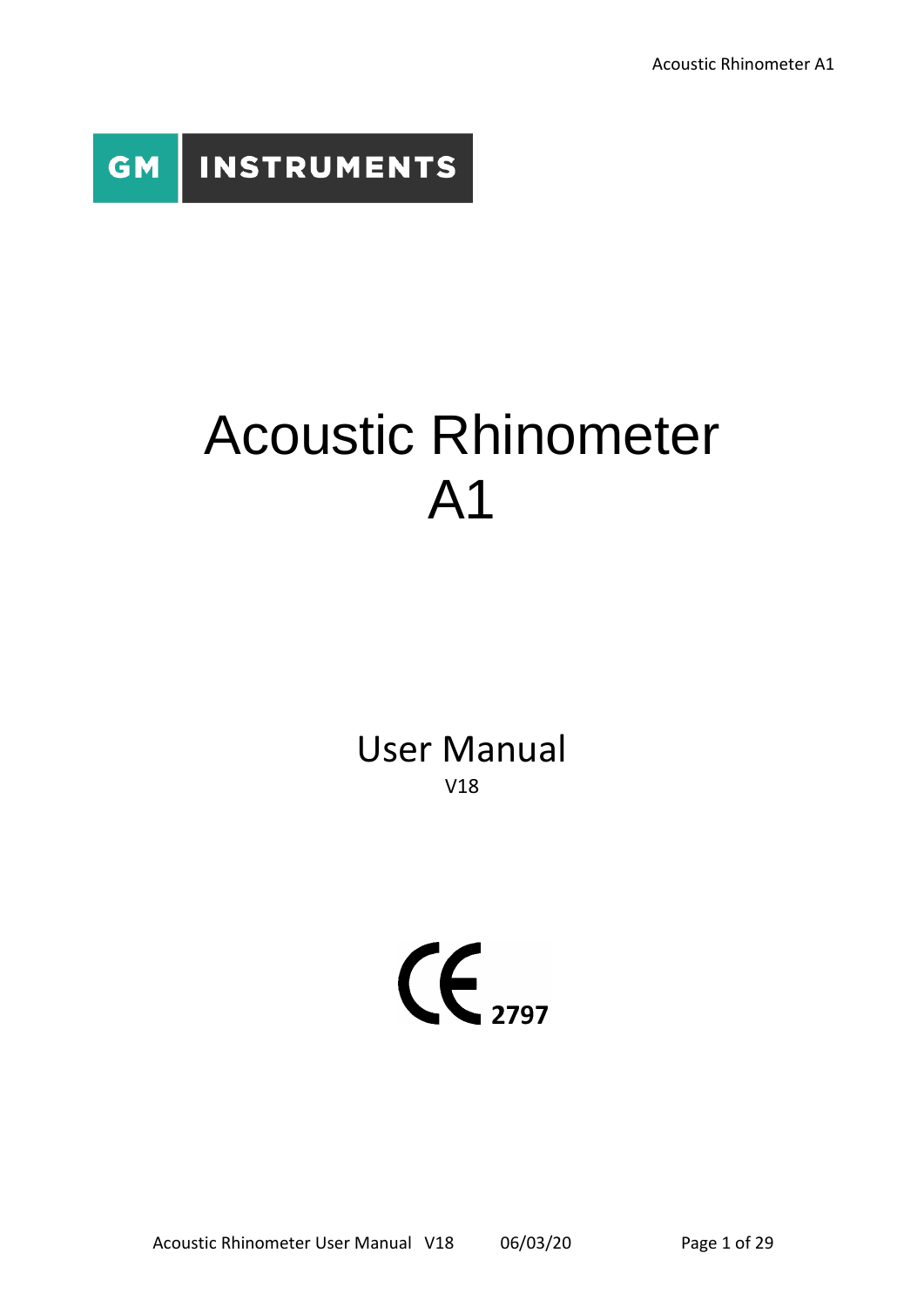## **TABLE OF CONTENTS**

| A1 ACOUSTIC RHINOMETER SAFETY INFORMATION                                                     | PAGE 3  |
|-----------------------------------------------------------------------------------------------|---------|
| <b>SPECIFICATIONS</b>                                                                         | PAGE 5  |
| <b>INSTALLATION</b>                                                                           | PAGE 8  |
| <b>INTRODUCTION</b>                                                                           | PAGE 10 |
| <b>HOW TO MAKE MEASUREMENTS</b>                                                               |         |
| <b>ACOUSTIC RHINOMETER CALIBRATION</b>                                                        | PAGE 11 |
| <b>PATIENT PREPARATION</b>                                                                    | PAGE 12 |
| <b>MAKING MEASUREMENTS</b>                                                                    | PAGE 13 |
| <b>FACTORS WHICH AFFECT ACCURACY</b>                                                          | PAGE 14 |
| <b>ENVIRONMENTAL FACTORS</b>                                                                  | PAGE 15 |
| <b>A1 TROUBLESHOOTING</b>                                                                     | PAGE 16 |
| <b>INSTACAL</b>                                                                               | PAGE 18 |
| A1TEST                                                                                        | PAGE 20 |
| <b>SUPPLIED PARTS</b>                                                                         | PAGE 22 |
| <b>SPARE PARTS AND ACCESSORIES</b>                                                            | PAGE 22 |
| <b>MAINTENANCE</b>                                                                            | PAGE 23 |
| <b>INSTRUMENT CLEANING AND DECONTAMINATION</b>                                                | PAGE 23 |
| APPENDIX 1: GUIDANCE ON THE ELECTROMAGNETIC<br>ENVIRONMENT IN WHICH TO OPERATE THE INSTRUMENT | PAGE 24 |
| <b>APPENDIX 2: TECHNICAL INFORMATION</b><br>(RELATIVE to EN 60601-1:2006)                     | PAGE 28 |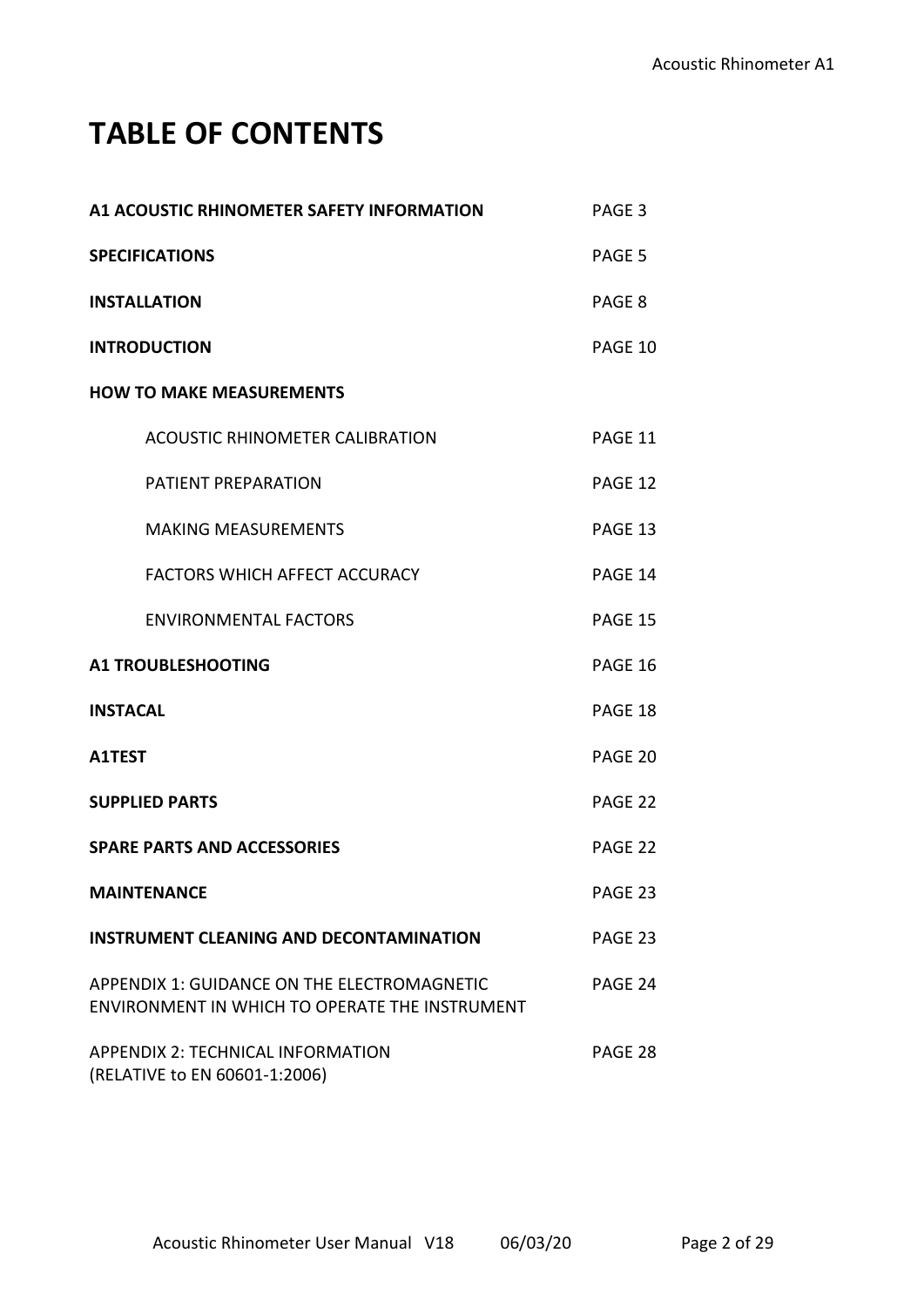## **A1 ACOUSTIC RHINOMETER SAFETY INFORMATION**



This instrument is for indoor use only and it should be used as described in this manual.

The system must not be used in the presence of flammable gases or in an environment which is susceptible to explosions - beware of oxygen, dust, and anaesthetic gases.

To avoid risk of electric shock this equipment must be connected to a mains supply with a protective earth.

If your desktop PC or printer does not have a power supply approved for a patient environment, then an isolation transformer, which complies with BS EN 60601, should be used to power the PC, printer, and the A1 Acoustic Rhinometer. You must use the isolation transformer to ensure that the A1 Acoustic Rhinometer is in compliance with BS EN 60601.

As this is a mains-powered, PC-connected product it is advisable to not touch the patient while using the equipment.

The equipment should be positioned in such a way that it can be easily disconnected from the mains supply. The operation of the system can be safely terminated by switching off the device or removing the mains plug.

The applied part is the nosepiece, which is marked for single use. It should not be re-used, as no method of sterilisation can be guaranteed; disinfection materials may not be effective and may leave a residue, which could be harmful.

#### **CAUTIONS**

The nosepieces are made of a material, which may cause an irritation reaction in some patients. Use of the nosepiece should be discontinued in patients who exhibit such a reaction.

**Nosepieces are a single-use item. Single-use items should not be re-used as they could transfer infections between subjects.** 

Federal (USA) law restricts this device to sale by or on the order of a physician.

The use of an A1 Acoustic Rhinometer near to sources of electromagnetic radiation, such as mobile phones, radio transmitters, x-ray equipment etc., may prevent it from functioning correctly.

The A1 Acoustic Rhinometer is a medical instrument, which has an electrical classification of Class l Type B and a Medical Device Directive classification of IIa.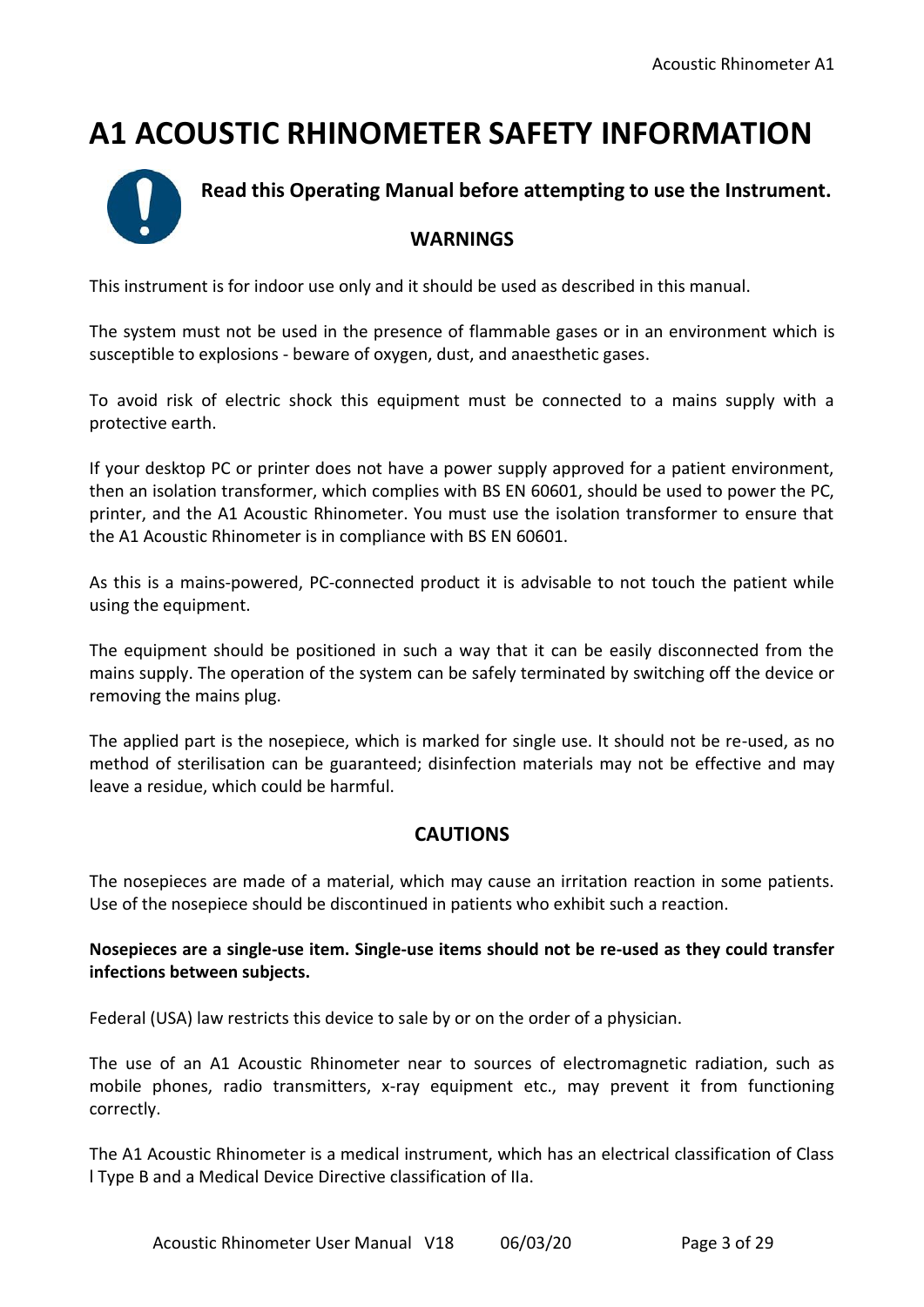A Class l Type B device categorisation is used to describe an instrument which:

a) Does not rely on basic insulation only to provide protection against electrical shock but is constructed in such a way that accessible metal parts cannot become live in the event of failure of the basic insulation, and

b) Applied parts offer protection to the subject against electrical shock and in the event of a single fault condition arising, leakage current will be limited to less than 0.5 mA.

Any incident, which results in actual or potential injury or death to a subject while using an A1, should be immediately communicated to GM Instruments at the address on page 6.

A1 should only be connected to other mains-powered devices such as computers and printers, which comply with EN 60950-1 and we also advise the use of a separating transformer. Unless computers and printers built to EN 60950 are used, patient safety might be compromised.

Non-medical equipment such as computers and printers should be kept out of reach of subjects being tested as such equipment does not comply with medical safety standards. Refer to clause 16 of EN 60601-1:2006 to ensure compliance.

If the PC is allowed to go into sleep mode, the USB interface is powered down. When brought out of sleep mode, the PC does not re-initialise the USB interface, and therefore it is effectively not present. A solution is to remove the USB connection at the PC or instrument side then re-connect. That may be sufficient, but if not, save any results, then close down the instrument software and restart it.



#### **Servicing can only be carried out by GMI approved and authorised personnel. No modifications are allowed**.

#### **Storage**

The A1 Acoustic Rhinometer and its accessories should be stored within the following temperature and humidity range:

| Temperature | $-40^{\circ}$ C to + 60 $^{\circ}$ C |
|-------------|--------------------------------------|
| Humidity    | 20 to 80% RH non-condensing          |
| Pressure    | 50 to 106 kPa                        |

#### **Standardisation Document**.

Customers are referred to the under noted International Standardisation Committee publication which contains recommendations on the use of Acoustic Rhinometers.

#### **Acoustic Rhinometry: Recommendations for technical specifications and standard operating procedures. Rhinology supplement number 10, December 2000 Ole Hilberg and Ole Pedersen**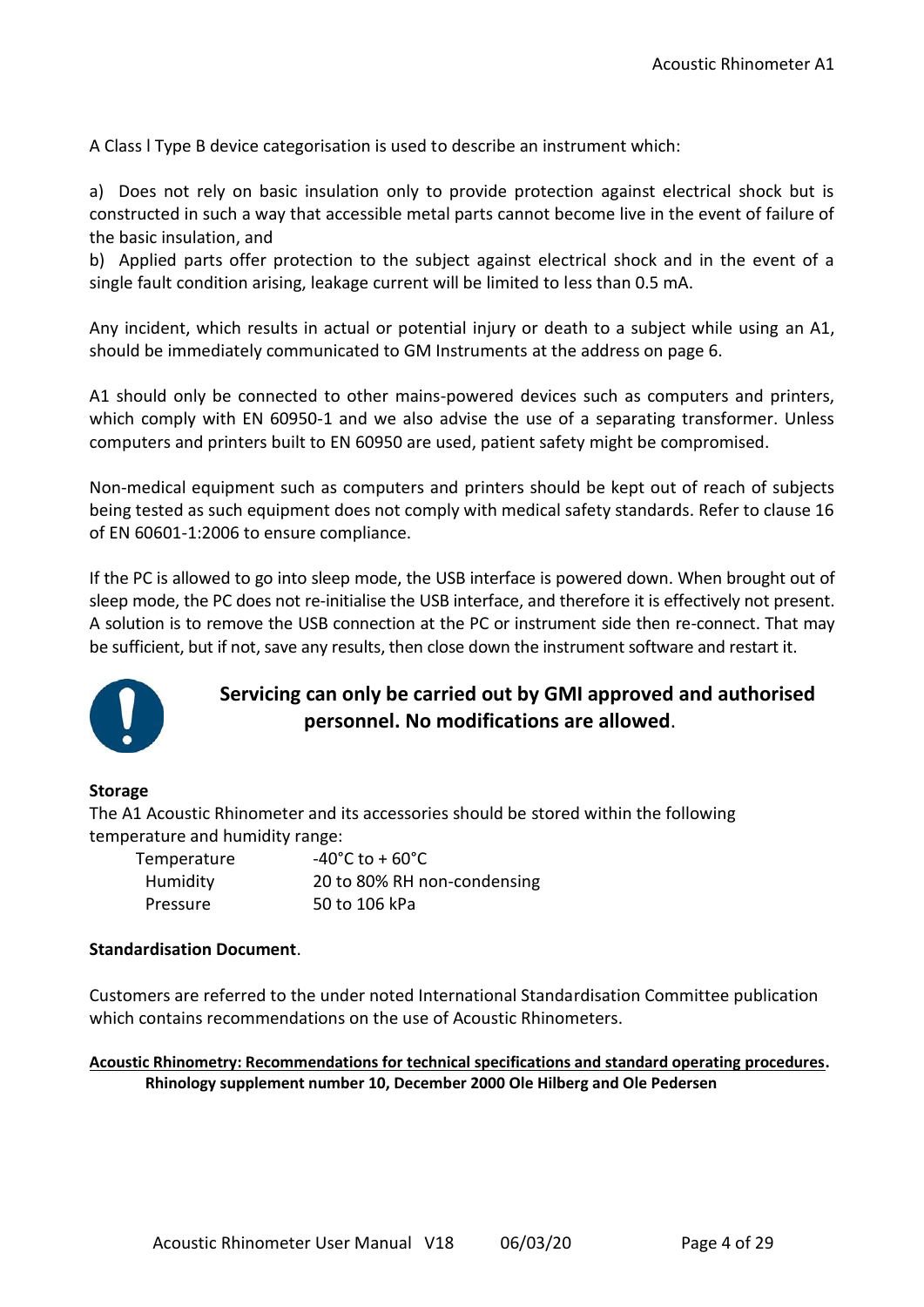### **STORAGE**

The A1 Acoustic Rhinometer and its accessories should be stored within the following temperature and humidity ranges:

| Temperature | -40 $^{\circ}$ C to +60 $^{\circ}$ C |
|-------------|--------------------------------------|
| Humidity    | 20% to 80% RH non-condensing         |
| Pressure    | 50 to 106 kPa                        |

## **TECHNICAL SPECIFICATIONS**

Only factory-trained personnel or engineers who are familiar with the standard EN 60601 can undertake servicing of the A1 Acoustic Rhinometer.

Circuit Diagrams will be made available to competent persons on request.

| <b>Medical CE Mark</b>            | The CE mark indicates that the device meets the requirement of |                                           |  |
|-----------------------------------|----------------------------------------------------------------|-------------------------------------------|--|
|                                   | Annex V & VII of the Medical Device Directive 94/42/EEC        |                                           |  |
| <b>Standards</b>                  | BE EN 60601-1:2006<br>Safety                                   |                                           |  |
|                                   | <b>EMC</b>                                                     | BS EN 60601-1:2007                        |  |
| Performance                       | Repeatability                                                  | Better than 2%                            |  |
| (using standard nose)             | <b>Volume Accuracy</b>                                         | Better than 2%                            |  |
|                                   | (0cm to 5cm)                                                   |                                           |  |
|                                   | Minimum Area                                                   | Better than 5%                            |  |
|                                   | Accuracy                                                       |                                           |  |
|                                   | (within 0cm to                                                 |                                           |  |
|                                   | 5cm)                                                           |                                           |  |
|                                   | Area Range                                                     | 0.1 cm <sup>2</sup> to 10 cm <sup>2</sup> |  |
|                                   | (max 20, default                                               |                                           |  |
|                                   | 10)                                                            |                                           |  |
|                                   | Distance Range                                                 | 0 cm to 12 cm                             |  |
|                                   | (using standard                                                |                                           |  |
|                                   | sound tube)                                                    |                                           |  |
|                                   | Calibration                                                    | Self - calibrating                        |  |
| <b>Operation Environment</b>      | Temperature                                                    | +15 °C to +35 °C                          |  |
|                                   | Relative                                                       | 20% to 80% RH non-condensing              |  |
|                                   | Humidity                                                       |                                           |  |
|                                   | Pressure                                                       | 50 to 106 kPa                             |  |
|                                   | Duty Cycle                                                     | Continuous                                |  |
|                                   | Warm Up Time                                                   | 5 minutes                                 |  |
|                                   | Supply                                                         | Universal voltage - external supply       |  |
|                                   | Power                                                          | 10 Watts                                  |  |
| <b>Transportation and Storage</b> | Temperature                                                    | -40 °C to +60 °C                          |  |
|                                   | Relative                                                       | 20% to 80% RH non-condensing              |  |
|                                   | Humidity                                                       |                                           |  |
|                                   | Pressure                                                       | 50 to 106 kPa                             |  |
| <b>Mechanical Performance</b>     | Size                                                           | 27 x 8 x 30 cm                            |  |
|                                   | Weight                                                         | 2 Kg                                      |  |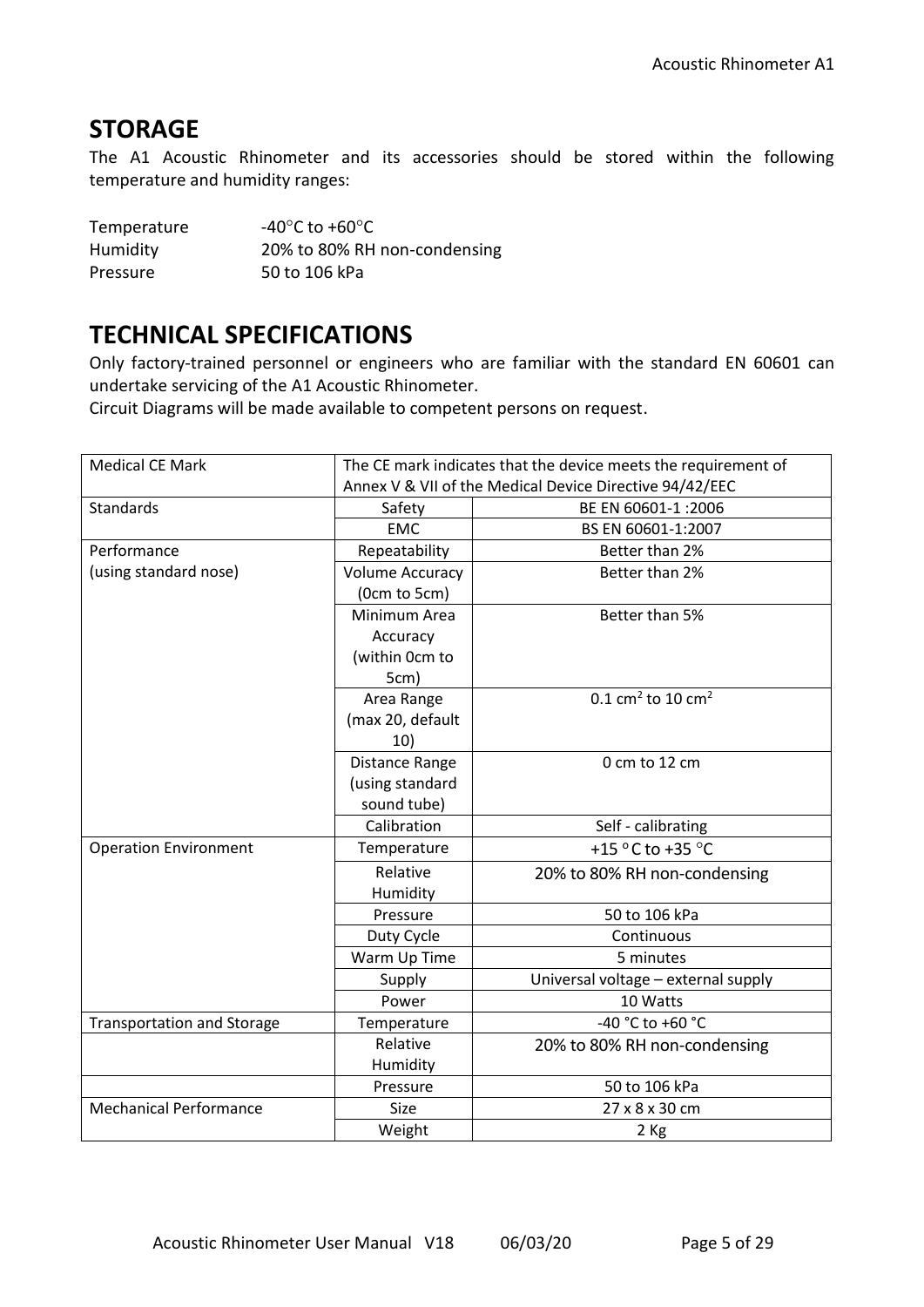#### **TABLE OF SYMBOLS USED**

| <b>Symbol</b> | <b>Meaning</b>                                   | <b>Socket Type</b>                   | Location                            | <b>Connected Part</b>                |
|---------------|--------------------------------------------------|--------------------------------------|-------------------------------------|--------------------------------------|
|               | Refer to Instruction<br>Manual                   | <b>USB Connector Type</b><br>B       | <b>Instrument Back</b><br>Panel     | Computer<br>(Via USB port)           |
|               | ISO7010-M002                                     | 5-Pin Din Socket                     | <b>Instrument Back</b><br>Panel     | Mains AC/DC<br>Adaptor<br>PCM50UT04* |
|               | Type B<br><b>Applied Parts</b><br>IEC 60417-5840 | JIS C 5432-Compliant<br>5-Pin Socket | <b>Instrument Back</b><br>Panel     | Sound Tube                           |
|               | <b>Protective Earth</b><br>IEC 60417 - 5019      |                                      | Instrument Back<br>panel - Internal |                                      |
|               | <b>Direct Current</b><br>IEC 60417 - 5931        |                                      | Mains Adaptor<br>AC/DC              |                                      |

The following symbols appear on the A1 or the mains adaptor:



**For connected parts marked \* only connect the accessories supplied with the instrument. These parts have been tested for use with the instrument for compliance to standards IEC 60601-1 and IEC 60601-1-2.**

Symbols used on labelling and packaging:

| <b>SYMBOL</b> | <b>MEANING</b>                  | <b>LOCATION</b>         |
|---------------|---------------------------------|-------------------------|
|               | Manufacturer                    | Instrument Label        |
|               | Where ZZZZ: Date of Manufacture |                         |
|               | ISO7000-3082                    |                         |
|               | Date of Manufacture             | <b>Instrument Label</b> |
| <b>ZZZZ</b>   | Where ZZZZ: Date of Manufacture |                         |
|               | ISO7000-2497                    |                         |
|               | Serial Number                   | Instrument Label        |
| <b>SN</b>     | ISO7000-2498                    |                         |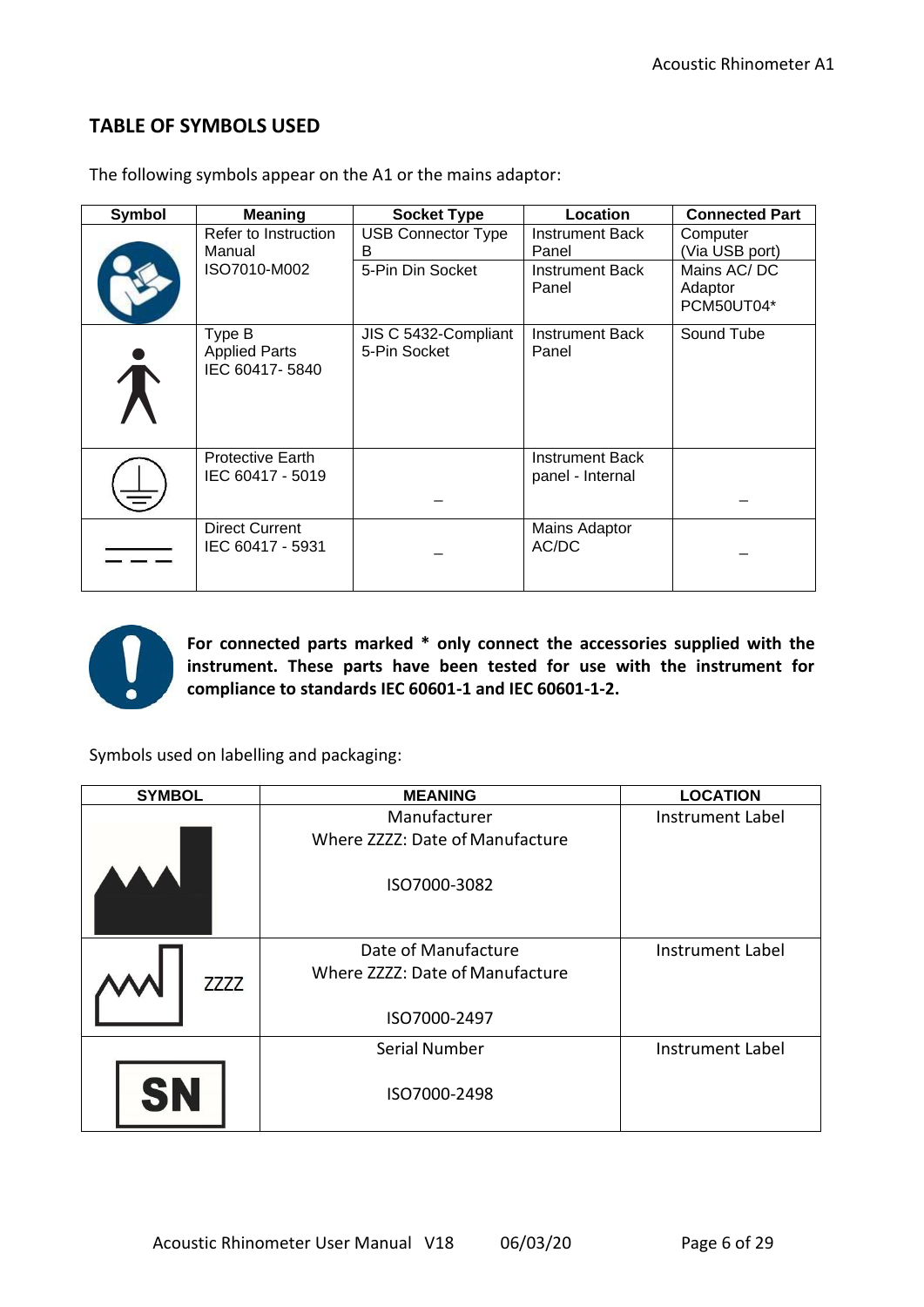|      | <b>Consult Instructions for Use</b>                   | <b>Instrument Label</b>                |
|------|-------------------------------------------------------|----------------------------------------|
|      | ISO7000-1641                                          |                                        |
| 0000 | Council Decision 93/465/EC. Annex B(d)<br>$+93/42/EC$ | <b>Instrument Label</b>                |
|      | Do not re-use<br>IEC7000-1051                         | Consumables<br>Packaging- Nosepieces   |
|      | Non-sterile                                           | Applied parts<br>packaging- Nosepieces |
|      | ISO7000-2609                                          |                                        |
|      | Temperature Limit                                     | Instrument Shipper<br>Packaging        |
|      | ISO7000-0632                                          |                                        |
|      | <b>Humidity Limitation</b>                            | Instrument Shipper<br>Packaging        |
|      | ISO7000-2620                                          |                                        |
|      | Atmospheric Pressure limitation                       | Instrument Shipper<br>Packaging        |
|      | ISO7000-2621                                          |                                        |
|      | <b>Mandatory Action Sign</b>                          | <b>Operating Manual</b>                |
|      | ISO 7010-M001                                         |                                        |

#### **ADDRESS AND CONTACT DETAILS:**

MANUFACTURED BY:

GM Instruments Ltd Block 1 Annickbank Innovation Campus Annick Road Irvine KA11 4LF UK

TEL: +44 (0)1294 554664 EMAIL: enquiries@gm-instruments.com WEBSITE: [www.gm-instruments.com](http://www.gm-instruments.com/)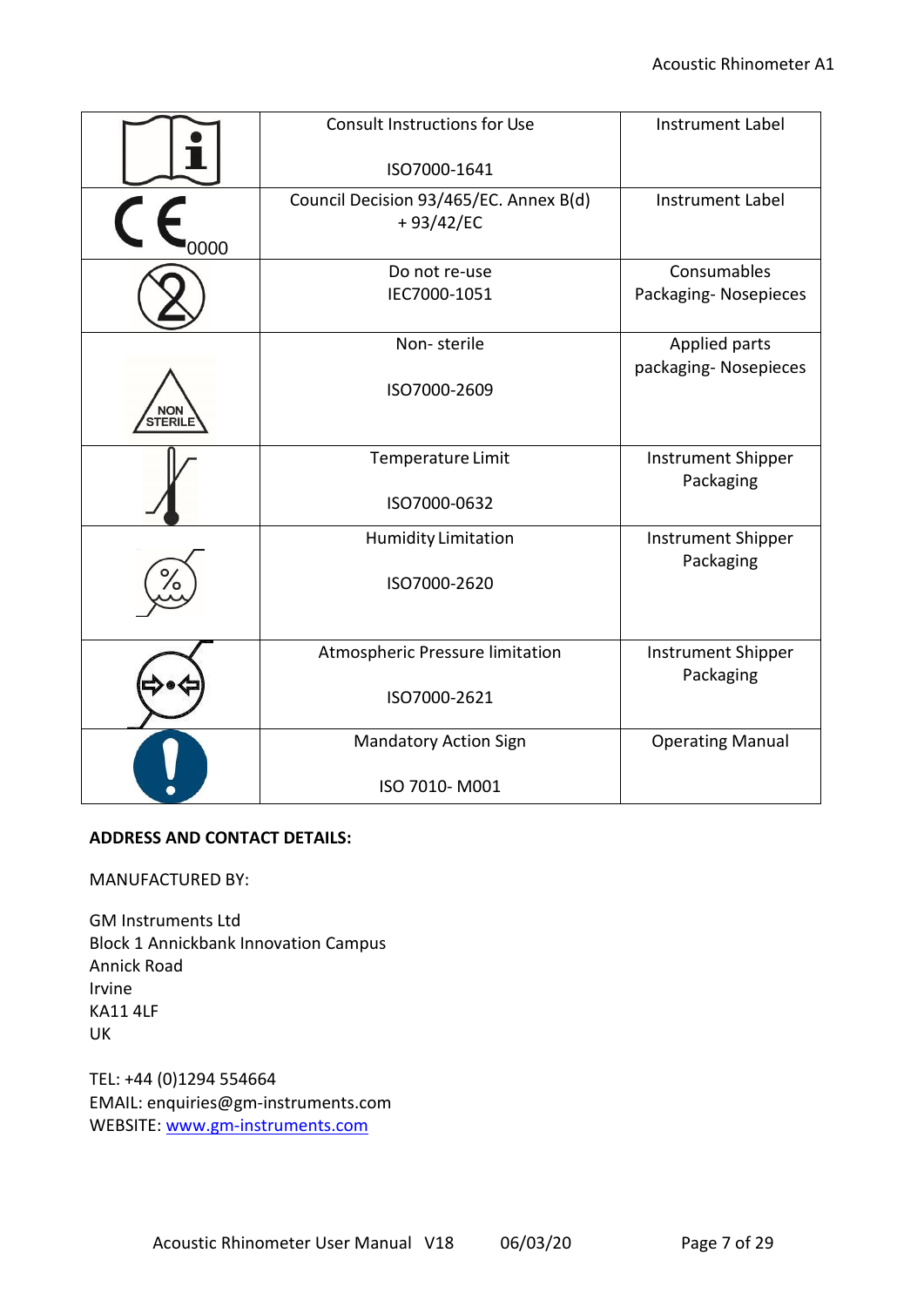## **INSTALLATION**

#### **INSTALLING THE A1 SOFTWARE**

Installation of the A1 software is described fully in the accompanying manual titled:

#### **A1 Acoustic Rhinometer Software Manual**

#### **INSTALLING THE A1 UNIT**

The A1 Acoustic Rhinometer can operate on any PC which runs a Windows based operating system which has a free USB socket.

Connections between the A1 box, its sound tube, its power module and the PC are by means of polarised connectors which can only be inserted in the correct socket and with the correct orientation.

Connect the sound tube and the power module prior to powering up the A1, **but do not connect the USB cable until the A1 software and A/D board driver software are installed.**

**N.B.** Units which comply with EN60950 should be used.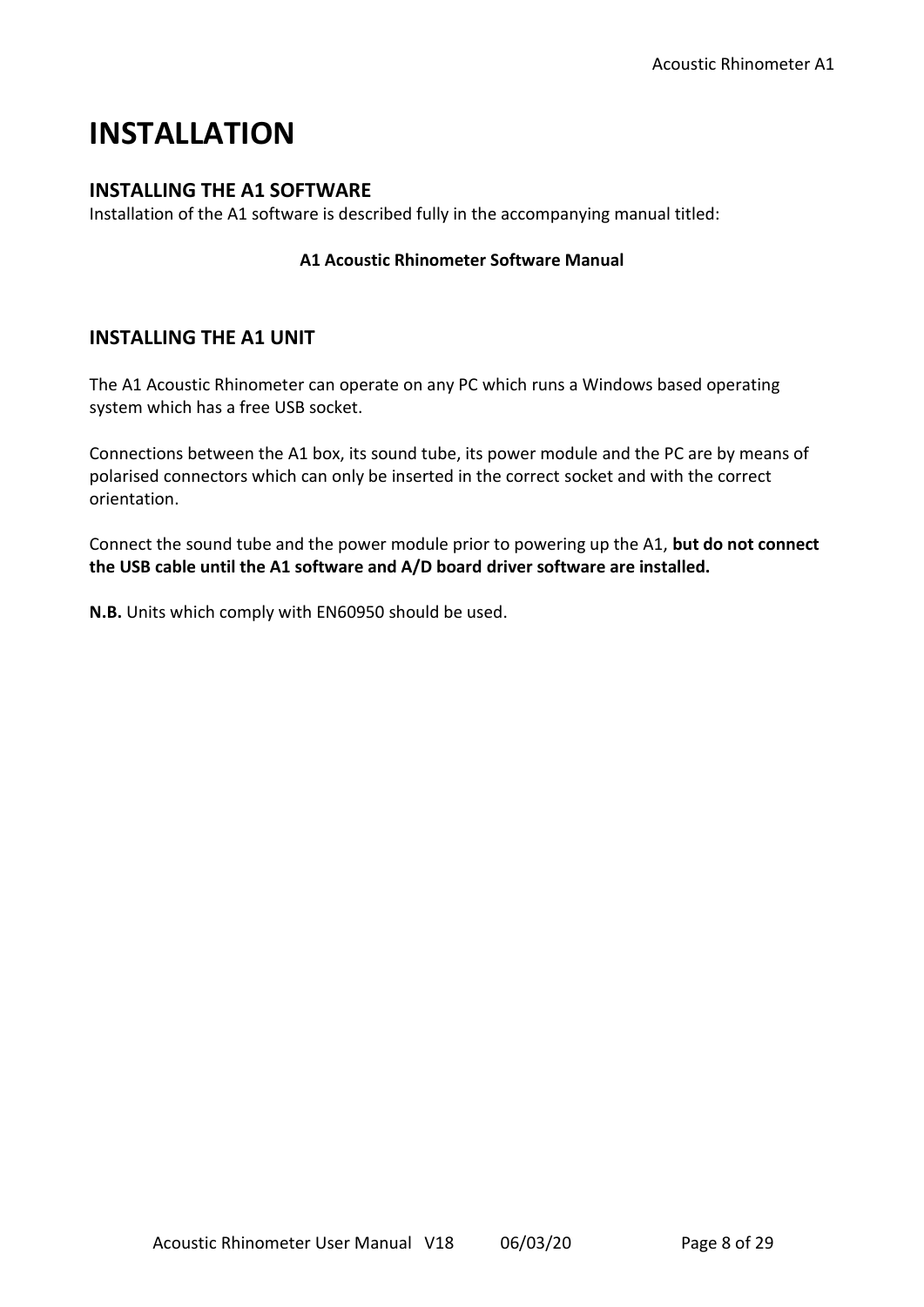## **HARDWARE IDENTIFICATION**

Calibration plug ---- supplied with the A1 Clinical and A1 Clinical/Research Artificial nose and Straight Tube ---- supplied with the A1 Clinical/Research



#### **A1 rear view and connections**



NOTE: LINK SOCKET ONLY USED WHEN CONNECTED WITH NR6 IN NARIS CONFIGURATION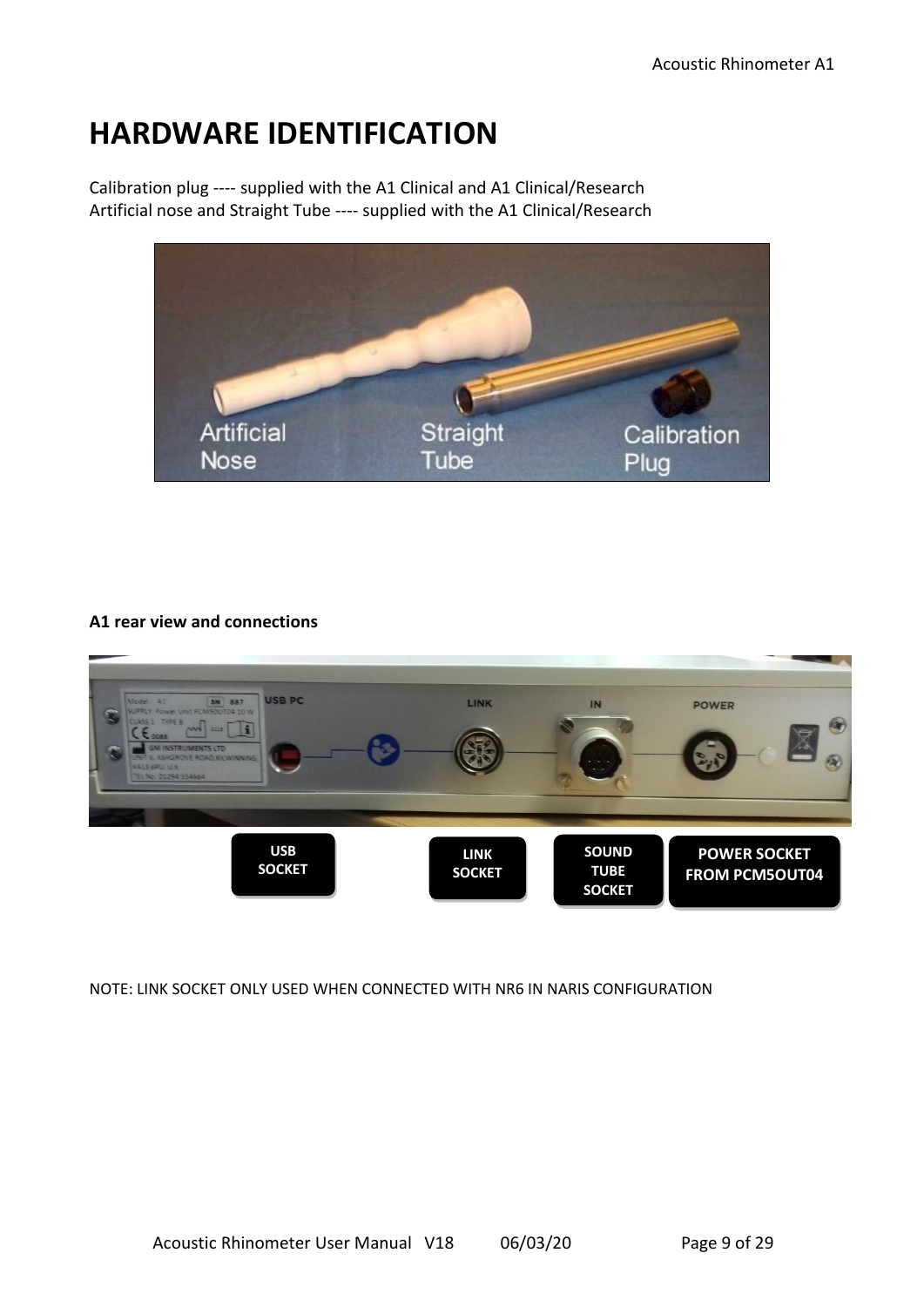## **INTRODUCTION**

Hardware and software have been provided with the A1 Acoustic Rhinometer to allow for the determination of **Nasal Obstruction** by plotting Nasal Area against Distance using Acoustic Reflections.

The method is based on the following principle:

A sound pulse propagates in a tube and enters the nasal cavity through a nosepiece, where it is reflected by local changes in cross-sectional area. The incident and reflected signals are then measured by a microphone in the sound tube.

From these measurements, it is possible to calculate the cross-sectional area as a function of the distance into the cavity by use of algorithms developed by Ware and Aki (1969).

By integration of this curve the volume of the nasal cavity is calculated.

The method has been developed for use in the tracheo-bronchial system by Jackson et al. (1977), and for use in the nose by Hilberg et al. (1989).

For further information, the reader should consult these publications:

- 1. A.C. JACKSON, J.P. BUTLER, E.J. MILLET, F.G. HOPPIN Jr., and S.V. DAWSON. Airway geometry by analysis of acoustic pulse response measurements. J. Appl. Physiol. 43(3):523-536,1977.
- 2. J.A. WARE, AND K. AKI. Continuous and discrete inverse scattering problems in a stratified elastic medium I. Plane waves at normal incidence. J. Acoust. Soc.Am.45:911- 921,1969.
- 3. O. HILBERG, A.C. JACKSON, D.L. SWIFT, and O.F. PEDERSEN. Acoustic rhinometry, evaluation of nasal cavity geometry by acoustic reflection J. Appl. Physiol. 66:295303,1989.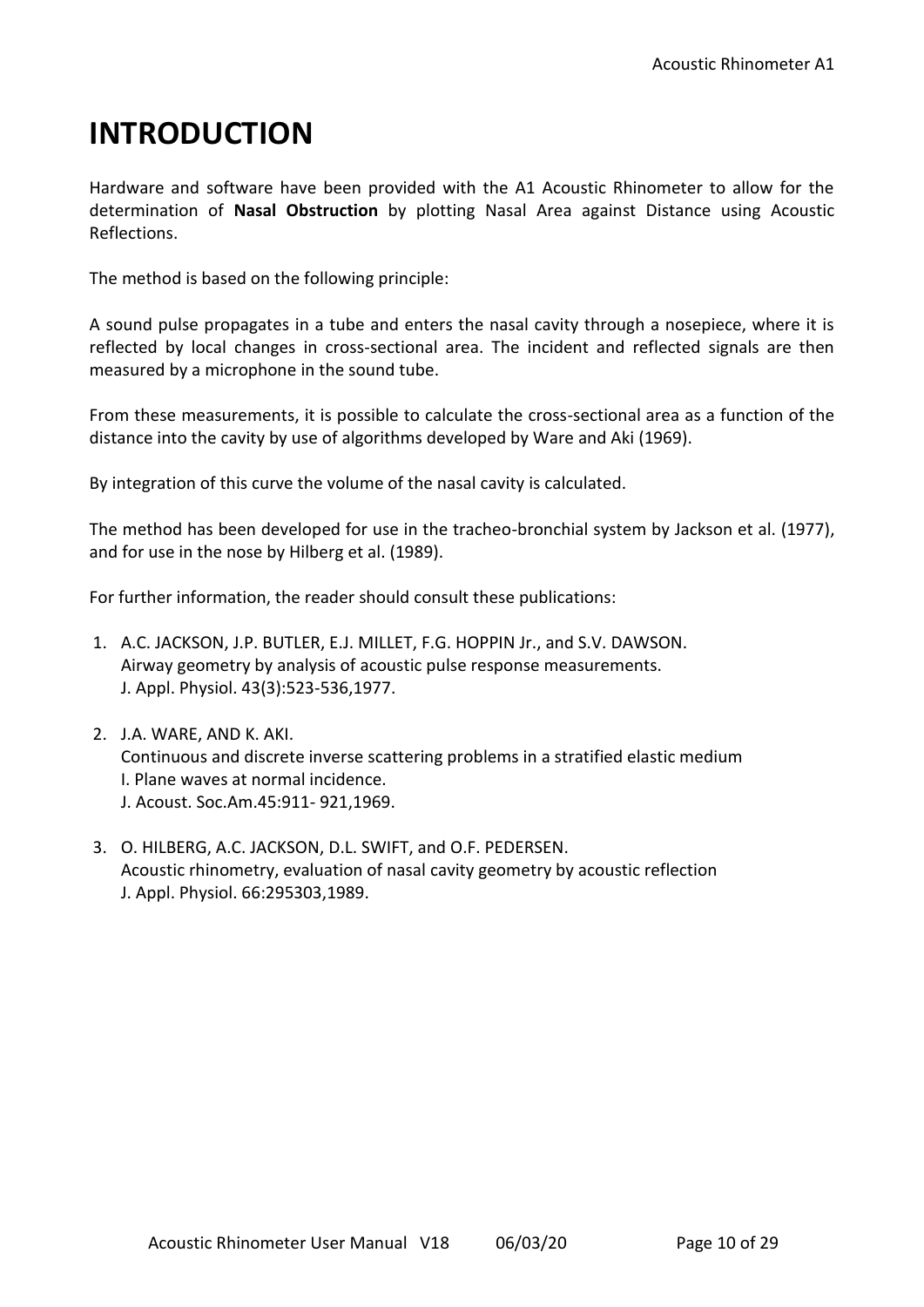## **HOW TO MAKE MEASUREMENTS**

The A1 can be used by any medically-trained technician, nurse or doctor, who has either read this manual or who has been trained by a competent authority in its use.

Having become familiar with the hardware and software you are now ready to record measurements.

## **CALIBRATION**

Prior to use the A1 device **MUST** be calibrated for correct operation.

To perform a calibration, switch on the A1, put the calibration plug in the sound tube, click on the Acoustic icon on the main toolbar and then on the **Calibrate** button as shown below.



**A1 Acoustic Rhinometer [USB-201] calibrated** will show when completed.

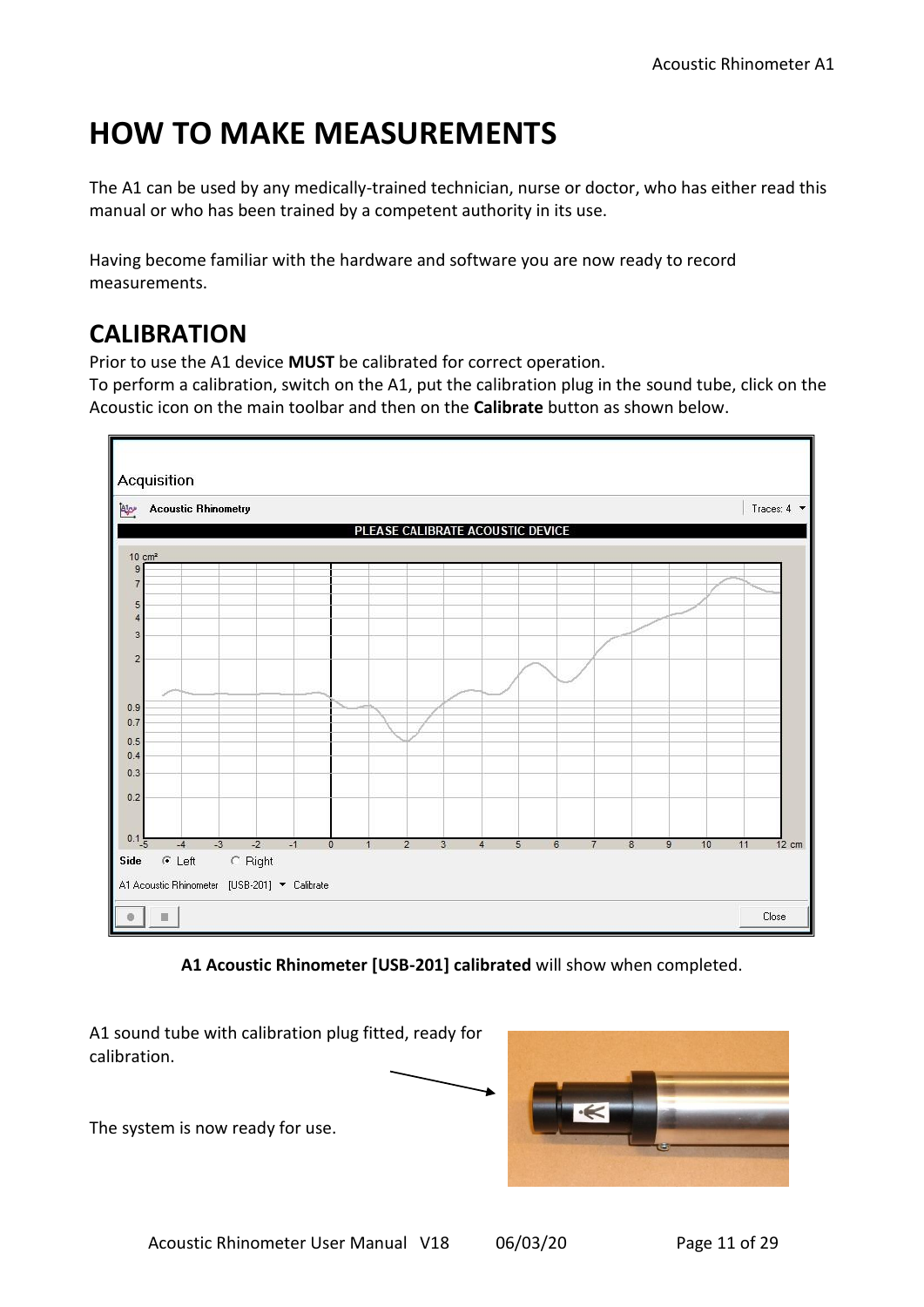### **PATIENT PREPARATION**

The patient should be prepared prior to testing, by having them wait in a quiet, stable environment for 15 to 20 minutes. If your interest is surgical and you want to look at structure, they should be decongested and asked to blow their nose prior to measurement.

If your interest is in monitoring response to a decongestant or to an allergen, again the patient should be asked to blow their nose prior to measurement.

#### **ADULT NOSEPIECES**

The nosepieces supplied with the adult acoustic system include 15 conical and 5 pairs of each size of anatomical probes (medium & large). These are handed and colour-coded, i.e. one is for use on the right side (red) and one for the left side (blue).

**N.B.** The caution statement on page 3 at the front of this manual.



The choice of nosepiece depends on which will give the best seal with the least distortion.

The conical nosepieces are suitable for use with a nose which has a small round opening, while the anatomical nosepieces are designed to sit on the outside of a nose with a long narrow opening, and are shaped to make it easy, in most circumstances, to get a good seal. In addition, they have a flange which a soluble gel can be put onto to reduce any remaining gap.

#### **CHILD NOSEPIECES**

The nosepieces supplied with the **child sound tube** are 4.5 cm long and are manufactured from silicone rubber. As the wall thickness is 1.5 mm it is possible to run a bead of gel around the end of the tube, which will help obtain an airtight connection to the nose. Alternatively, an additional washer can be added to the end of the child nose piece to increase the width where gel can be added.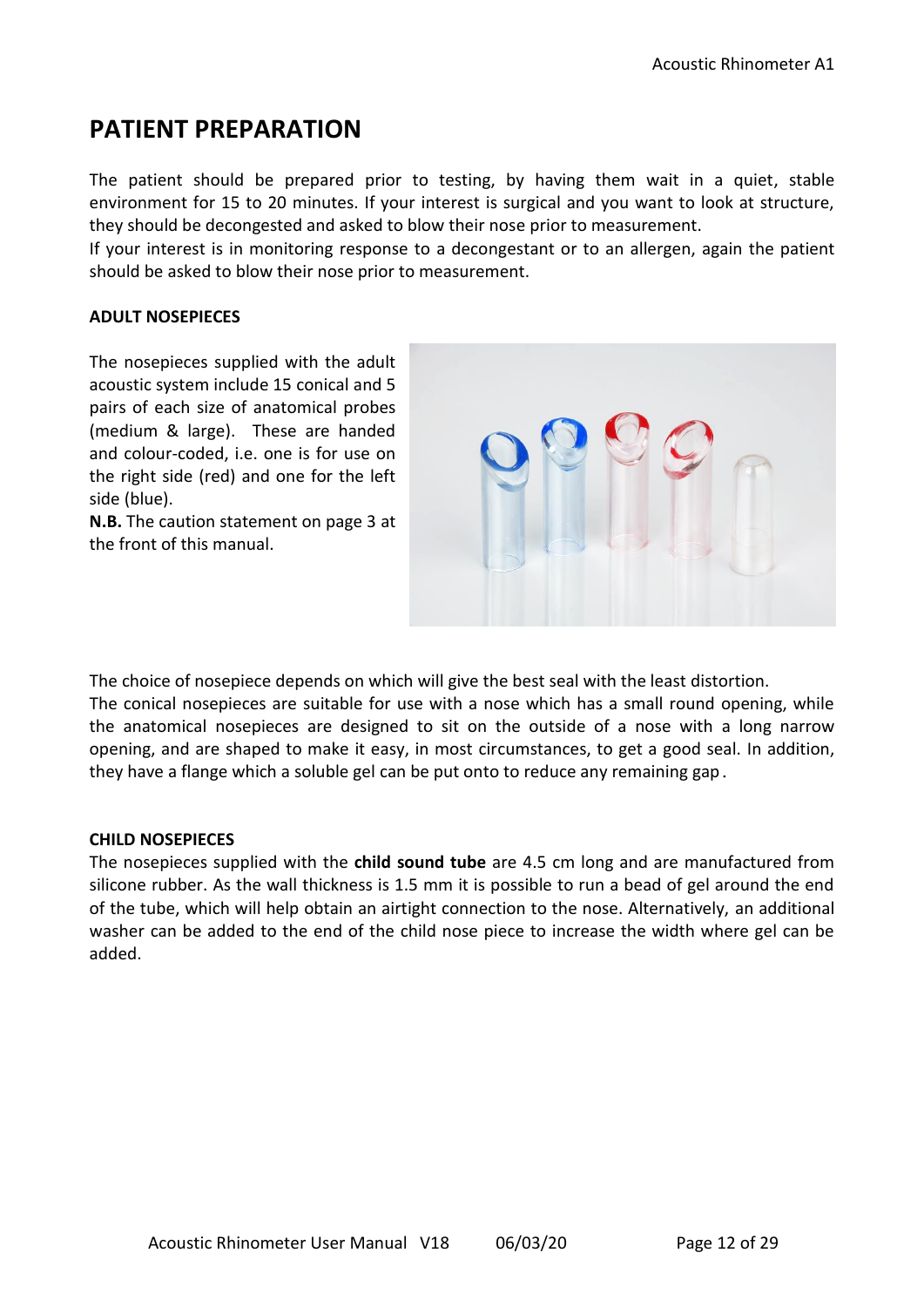### **MAKING MEASUREMENTS**

- 1) Have the patient sit back in a chair (some workers advocate use of adjustable forehead and chin rests), select and fit a nosepiece, and apply the sound tube (perhaps suitably prepared with gel) to the side to be measured. The sound tube can be held by the patient, or by the clinician but we believe this is best left to the patient, with one hand holding the sound tube near the bottom and one near the top.
- 2) When suitably positioned, ask the patient to close their mouth and **gently** breathe in and out through their nose to check for leakage between the sound tube and nose.
- 3) If OK, ask them to open their mouth and return to mouth-breathing. When ready to make the measurement, ask the patient to take a breath in through their mouth and hold their breath. Click on the red **Acquire** button, or middle-click on the mouse with the cursor inside the capture window to sample the data. This process can be repeated until at least 3 consecutive results show little variation. If the patient can co-operate, the measurements may be made in rapid succession (with 600mS or so between samples) during a single breath-hold manoeuvre.
- 4) If the results are satisfactory, select the other side (L or R), and repeat the process, remembering to change the nosepiece, if anatomical.
- 5) The test results are automatically added to the patient's results file.
- 6) Click on **Print** to print out the currently highlighted curves, or alternatively click on **Report** to select the curves from the displayed list for printout. If you want a full page print out of a particular test, you can highlight it and click on the arrow on the right of the printer symbol and select **Print on full page.**
- 7) The results can be saved by clicking on **Save**, confirming the file name to save to, and then clicking on **OK**.

#### **SWITCHING OFF**

The software can be closed by clicking on **File** and then selecting **Exit** from the drop-down menu. The hardware can be powered down by unplugging, or by switching off the mains plug.

**N.B.** If you allow the PC to go to sleep or hibernate, the USB is disabled and will not re-initialise unless you either:

- a) Restart the PC or
- b) Close the A1 acquisition screen (if open), unplug the USB cable and then re-insert it.

We recommend that you disable the sleep/hibernate function, under Windows.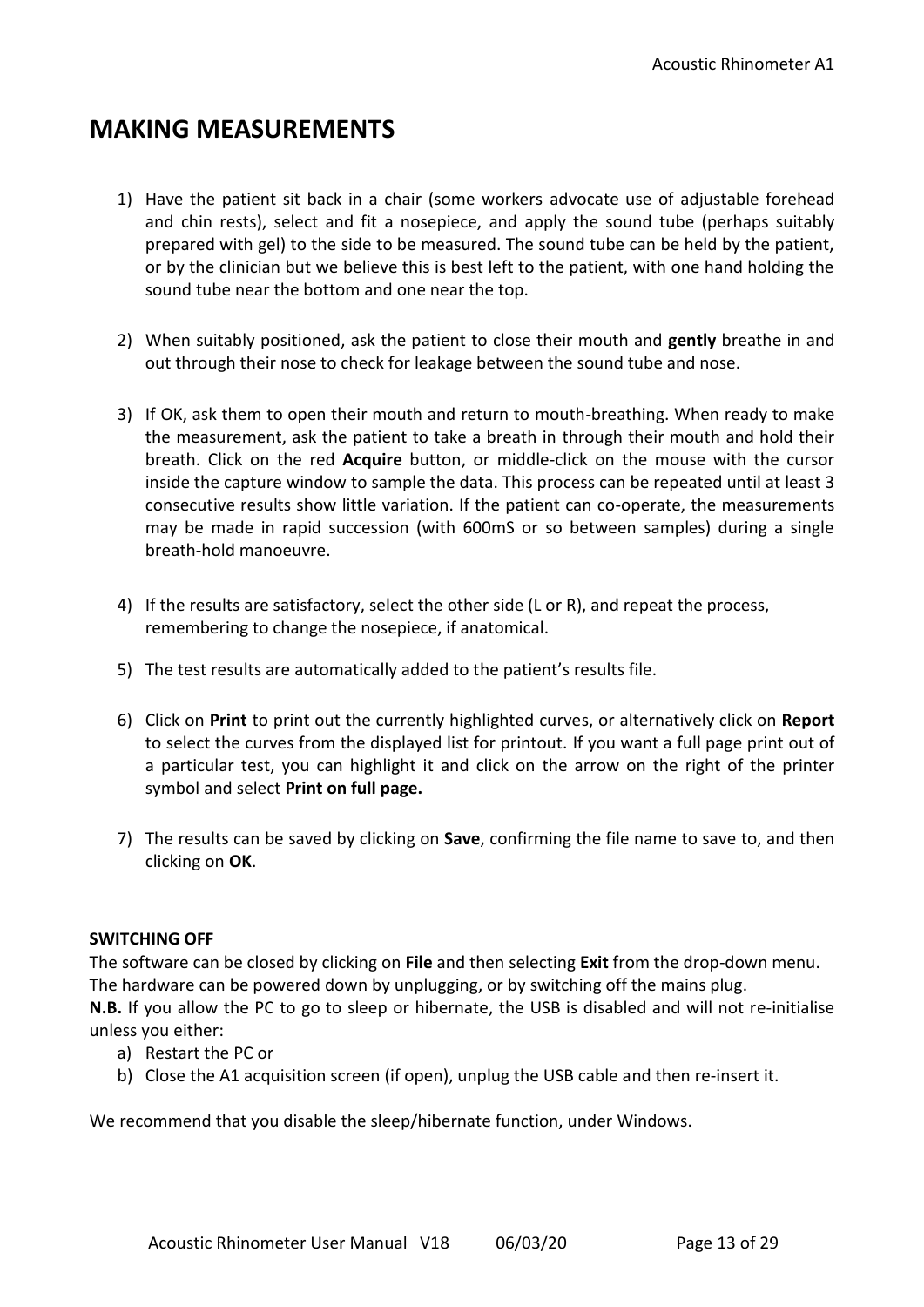## **FACTORS WHICH AFFECT ACCURACY**

Measurement accuracy and repeatability will depend on the following:

| Calibration:                           | Perform a calibration at least twice a day                                                                                                                                                                                                                                                    |
|----------------------------------------|-----------------------------------------------------------------------------------------------------------------------------------------------------------------------------------------------------------------------------------------------------------------------------------------------|
| Temperature:                           | Use equipment in controlled conditions between<br>+15°C & +35°C                                                                                                                                                                                                                               |
| External noise:                        | Use equipment in conditions where the background<br>noise is below 65 dB                                                                                                                                                                                                                      |
| Angle of probe (relative to the head): | Aim for floor of nose                                                                                                                                                                                                                                                                         |
| Rigidity of probe:                     | Doesn't move                                                                                                                                                                                                                                                                                  |
| Effect of probe on the nose:           | Avoid distortion                                                                                                                                                                                                                                                                              |
| Patient co-operation:                  | Hold breath during measurements                                                                                                                                                                                                                                                               |
| Nosepiece/nose seal:                   | Use gel and careful positioning to ensure a good seal.                                                                                                                                                                                                                                        |
| Check for leaks/Distortion:            | Repeat test at least twice if not 3 times and check for<br>variation, i.e. apply/remove probe 2 or 3 times,<br>testing each time and compare results.                                                                                                                                         |
| Electromagnetic disturbances:          | Exposure to excessive fields from nearby RF<br>transmitters may the equipment not to function or<br>measure correctly. If the measurement trace is not<br>parallel to the horizontal axis in the first range of -4.5<br>to 0 centimetres, then the results should be discarded<br>as invalid. |

The Acoustic Standardisation Committee have now reported on the measurement and this is referred to on page 4 of this manual.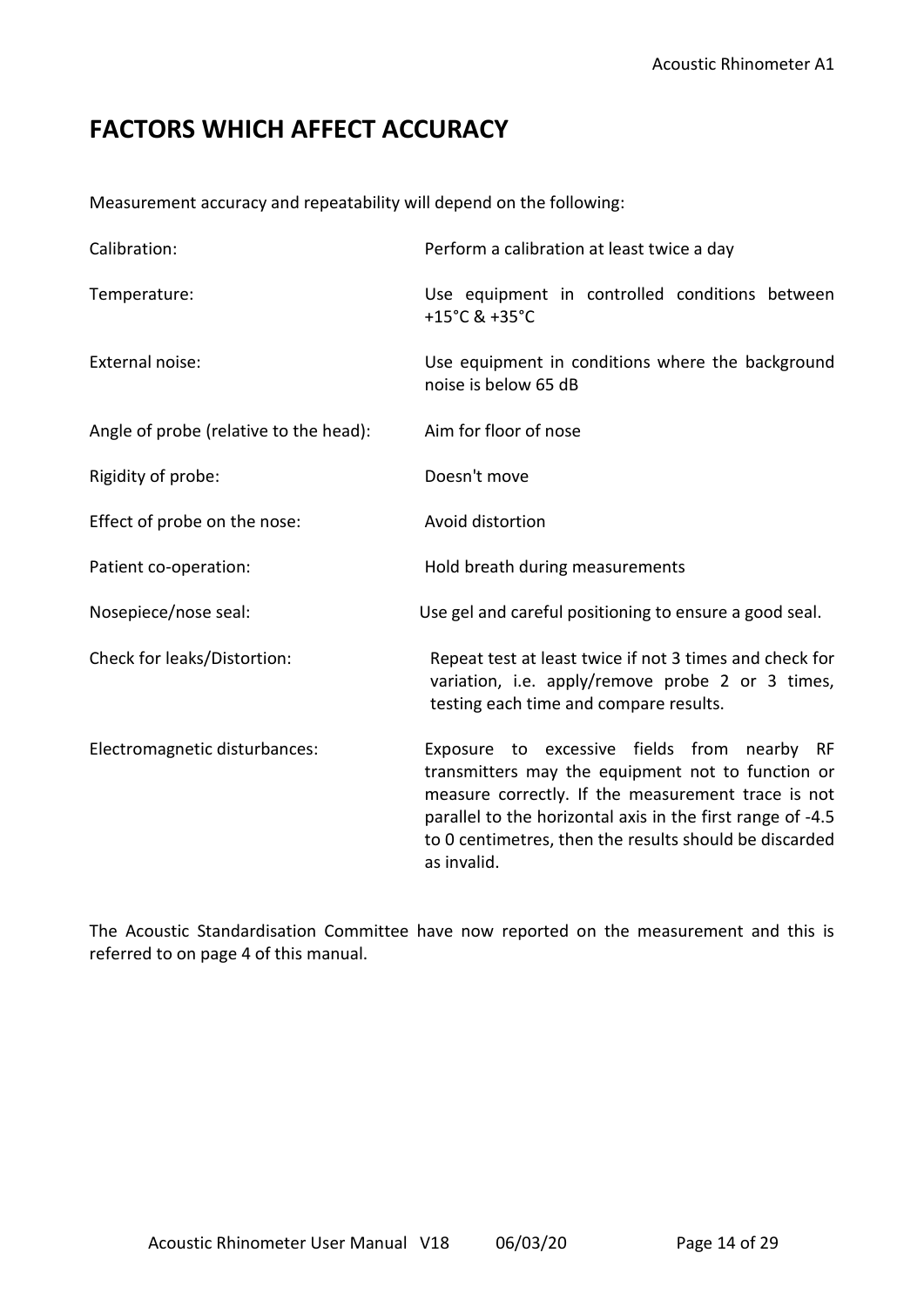## **ENVIRONMENTAL FACTORS**

#### **Temperature Effects**

An increase in the temperature of the gas through which the sound pulse travels lowers its density and therefore the rate at which it travels through the gas. The overall effect is in the range of 3% / 20°C. Distance is therefore slightly overestimated if there is an increase in temperature.

#### **Altitude Effects**

The effect of altitude is significant on the density of a gas and, therefore, on the speed of sound at an altitude of 1000m. As such distance will be overestimated by 7%.

#### **Electromagnetic Disturbances**

Exposure to excessive fields from nearby RF transmitters may the equipment not to function or measure correctly. If the measurement trace is not parallel to the horizontal axis in the first range of -4.5 to 0 centimetres, then the results should be discarded as invalid.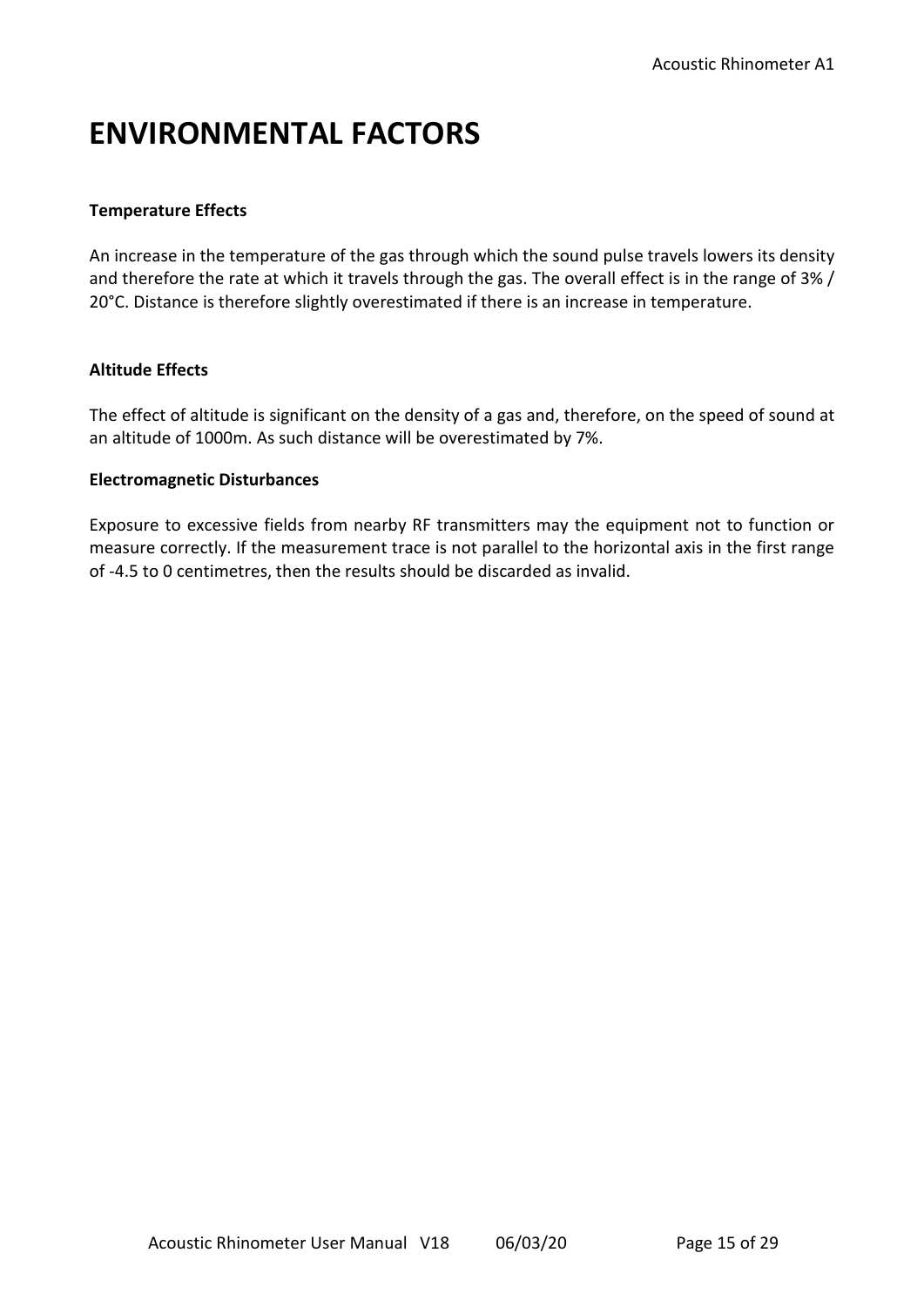## **A1 TROUBLESHOOTING**

If the PC is allowed to go into sleep mode the USB interface is powered down. When brought out of sleep mode the PC does not re-initialise the USB interface, which means that it is effectively not present. A solution for this is to unplug the USB connector at either the PC or instrument side and then re-connect. That may be sufficient, but if not, save any results, close down the instrument software, and restart it.

#### **START UP**

#### **An instance of the application is already active**

■ The software is already open in another window

#### **Error adding font GM.TTF or the file GM.TTF could not be loaded**

The font has not been added to your Windows font folder

#### **License key is missing or invalid!**

Either no license key is present or it does not match the program

#### **License key does not match product!**

The key file in the program folder does not match the program

#### **FILE MANAGEMENT**

#### **The requested file cannot be loaded in this application**

■ The record file you tried to load is not matched to this program

#### **File saving attempt failed!**

■ The record file has not been saved --- is the folder valid and do you hold the correct permissions to save to it?

#### **Target file already exists!**

■ You are attempting to overwrite an existing file with this name

#### **Directory "%s" does not exist**

■ The directory (folder) you are trying to save to or load from does not exist.

#### **No filename given**

■ You have clicked on save without specifying a file name

#### **Export to "%s" has failed!**

■ The data export you have set up has failed. Perhaps the folder name is wrong?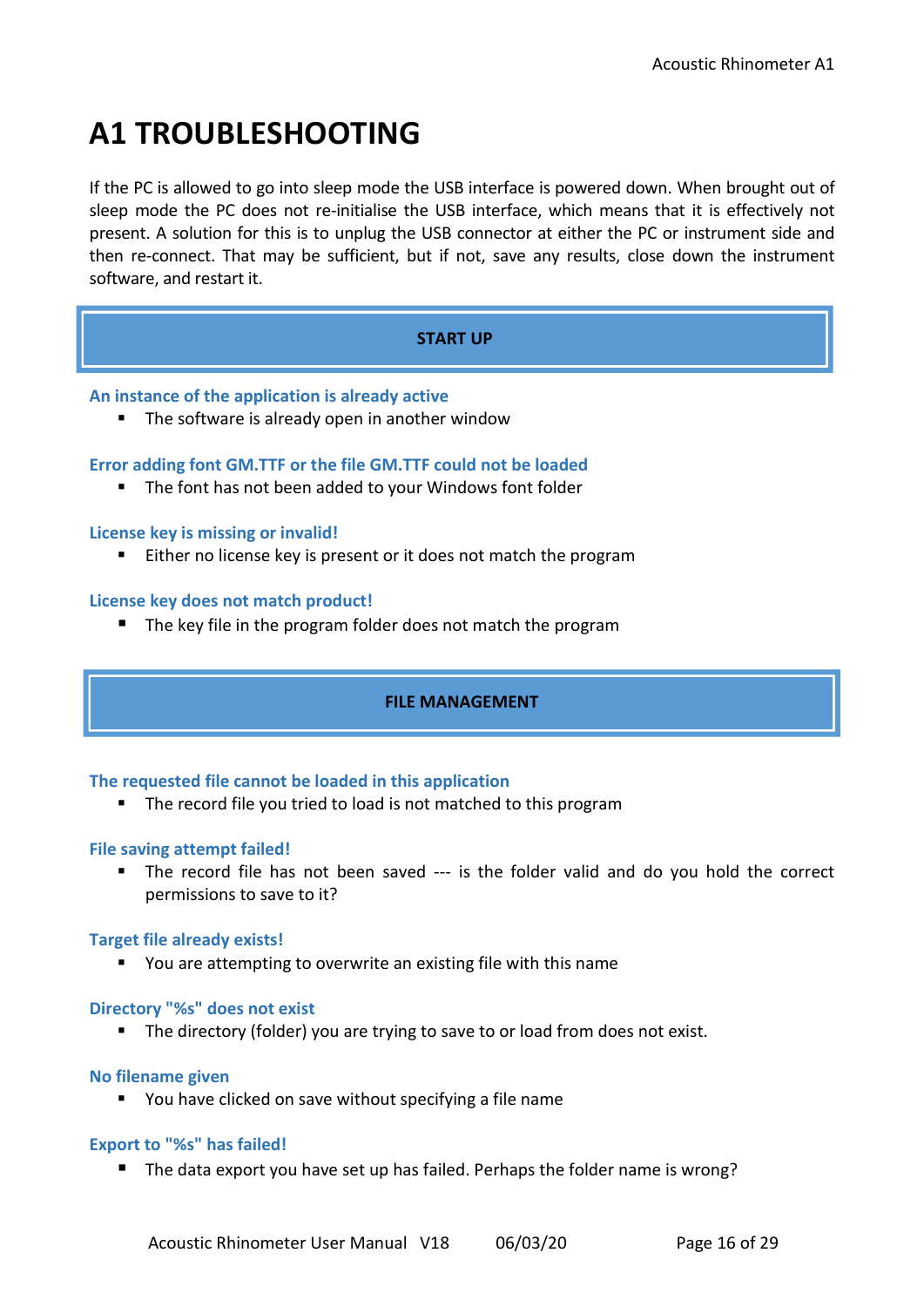#### **ACOUSTIC ACQUISITION**

#### **The hardware board with number %d is not recognized**

The USB A/D board you have specified is not installed (open InstaCal to register the board)

#### **Error Code 10 - Invalid sampling rate (MCC UL Error 24 - Invalid sampling rate specified)**

■ The sampling rate specified in the program setup is too high for the USB or PC hardware to cope with - alter the basic sampling rate in the Devices tab (File/Settings/Devices)

#### **Error Code 11 - The selected gain is not supported (MCC UL Error 30 - Invalid range specified)**

■ This applies to the setting up of A1Test.exe, where the gain parameter has been incorrectly entered

#### **Error Code 12 - Sampling rate too high (MCC UL Error 29 - Overrun)**

■ As 10 above

#### **Error Code 1001..1008 - Arithmetic error during computation**

■ May be a PC memory issue

#### **Error Code 1009 - Signal below trigger level**

- Either there is no click, it is weak, or the microphone or cable is faulty.
- (Use A1Test.exe to measure signal strength) If appropriate, VR2 may be increased if the signal is only a little below the trigger level or the trigger level setting can be reduced to below the measured signal level in the Acquisition (adv) tab. Details on how to use A1test.exe can be found below

#### **Error Code 1050 - Error saving calibration data!**

The new calibration file generated has not been saved. Either the folder name specified during setup is not present, or you don't have permission to write to it

#### **Error Code 2000 - Acquisition aborted**

■ Software/hardware issue has prevented the program from running

It is important that the software is loaded in the sequence suggested in the installation section of the **A1 Acoustic User Software Guide**.

If issues arise when trying to use the system, the following can be used to check that the system has been correctly set up, and to diagnose any problems: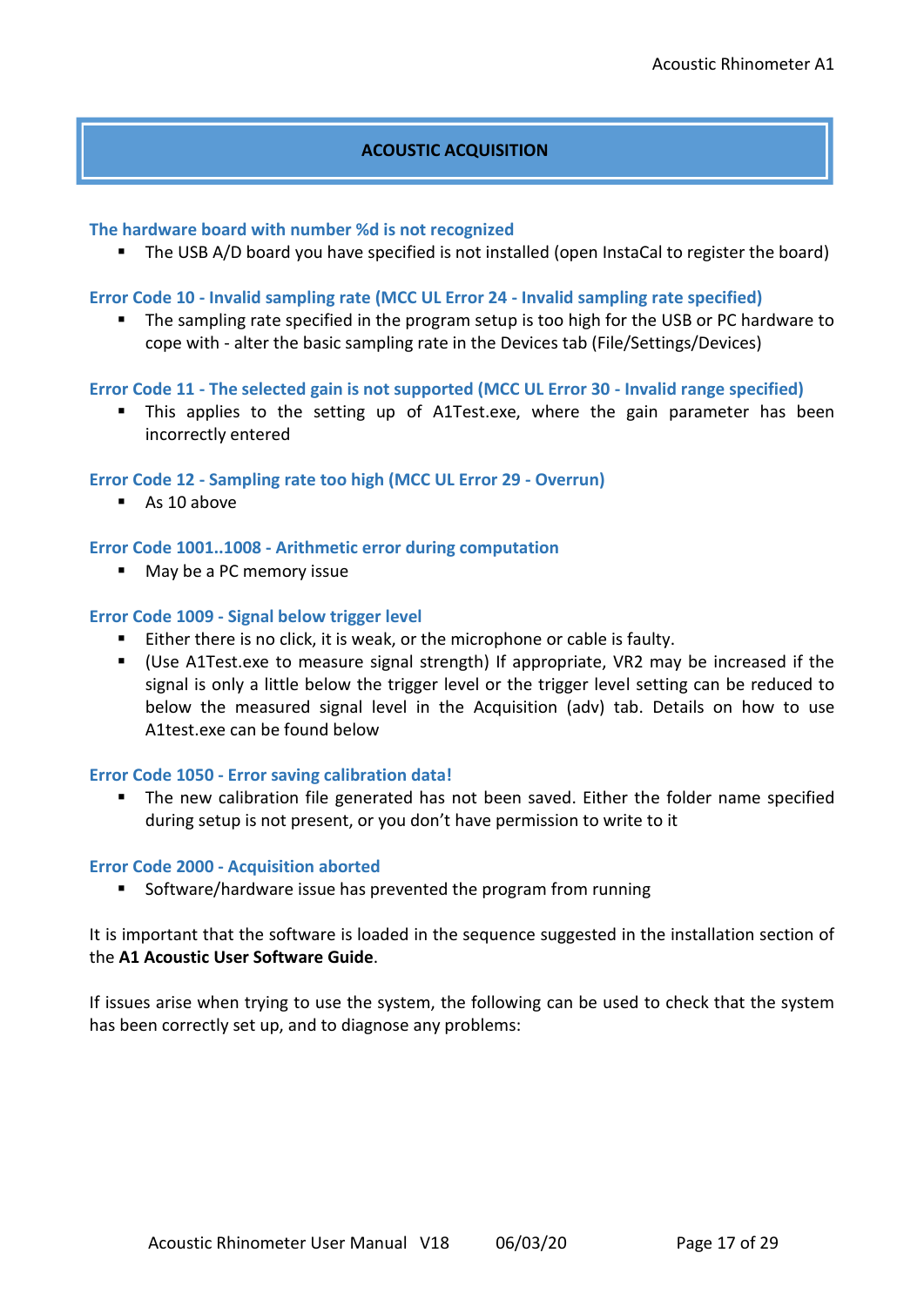## **InstaCal**

Navigate to the MCC (Measurement Computing Company) folder using **My Computer** and doubleclick on the program **Inscal32.exe** - C:/Program Files(x86)/Measurement Computing/DAQ. **N.B.** In a 32-bit system this will be C:/Program Files/Measurement Computing/DAQ as a 32-bit system won't have an x86 folder.

The opening dialog will show which boards are installed.

- The board you installed should be numbered 0 (or the corresponding number in the A1 software, if for some reason you have multiple devices installed)
- Select **Test** from the top bar and **Analog** from the drop-down menu, then **CH0**, signal source **External** and A/D range **+10V (for 201 USB interface)**

The line you see should lie on 0 Volts and should respond to talking into the open end of the sound tube – if this is ok then the microphone and connections between A1, the A/D card and the PC are ok.

| m<br><b>InstaCal</b>                                                                                                                                                                                                                                                   | <b>Board Test: USB-201</b>                                                                                                                                                                                                                       |
|------------------------------------------------------------------------------------------------------------------------------------------------------------------------------------------------------------------------------------------------------------------------|--------------------------------------------------------------------------------------------------------------------------------------------------------------------------------------------------------------------------------------------------|
| Install Calibrate Test Help<br>File<br>$\mathbb{D}^{\mathrm{CK}}_{\mathrm{sym}}$<br>$\mathbb{D}^{\mathbb{C} \times}$<br>U.<br>A/D<br>D/A<br>PC Board List<br><b>100</b> Universal Serial Bus<br>ψ<br>Board# 0 - USB-201 (1c59915)<br>ψ<br>Board# 2 - USB-201 (1c598bf) | Analog Loop Back Test   Scan Test  <br>Ch0 Avg Val: -0.0631 (volts)<br>$10.0 -$<br>$0.0 -$<br>$-10.0$<br>Signal Source<br>Input Ch<br>A/D Ranger<br><b>EXTERNAL</b><br>Ch 0<br>$+/-10$ Volts<br>$\overline{\phantom{a}}$<br>$\blacktriangledown$ |
|                                                                                                                                                                                                                                                                        | Connect a low frequency signal (<100Hz) as shown<br>and verfiy the proper waveform.                                                                                                                                                              |
| Ready                                                                                                                                                                                                                                                                  | EXT+<br>$CHO$ 32                                                                                                                                                                                                                                 |
|                                                                                                                                                                                                                                                                        | $ 31\rangle$<br>AGND<br>EXT-<br>0K<br>Cancel                                                                                                                                                                                                     |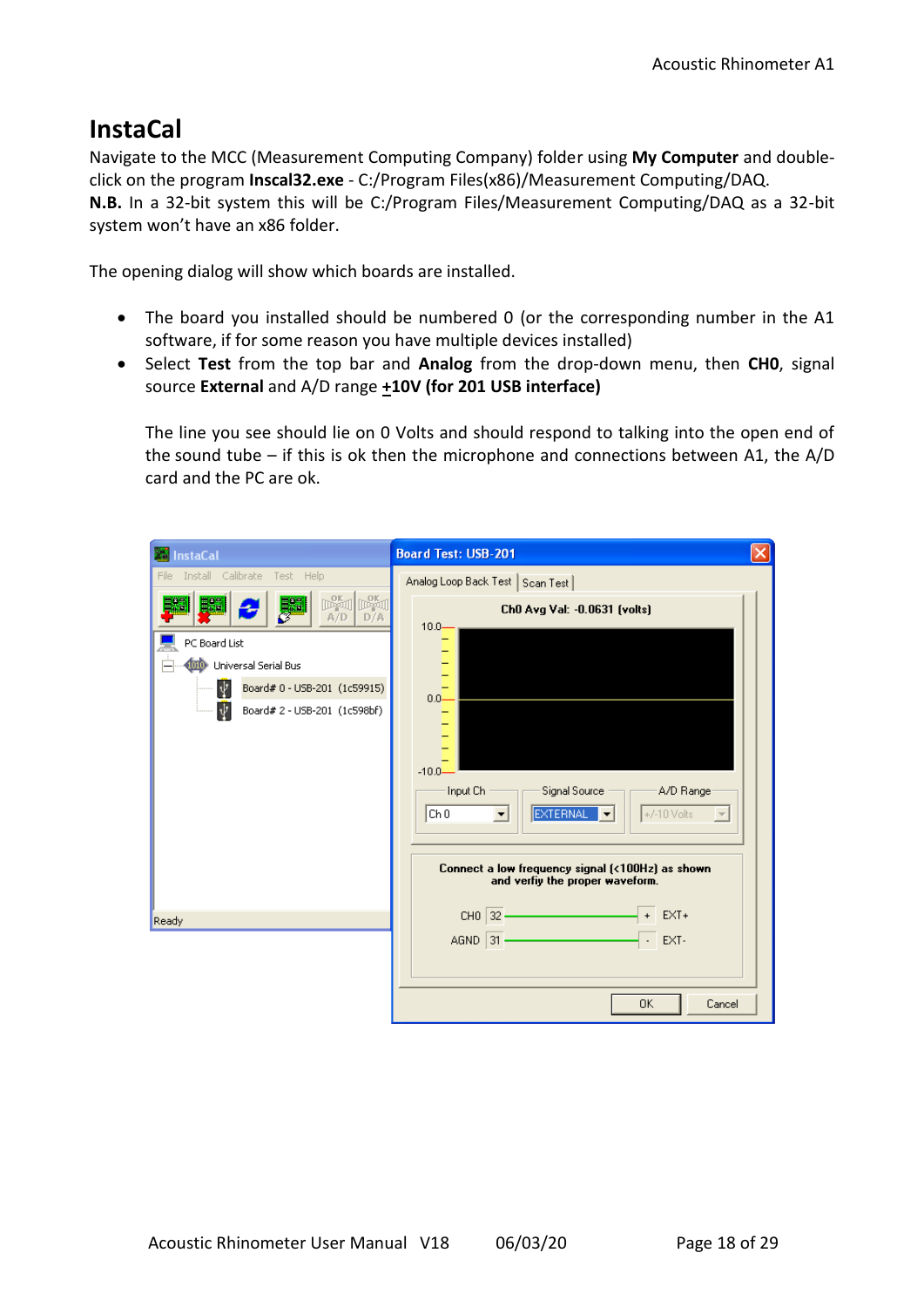#### **EXPLANATION OF HOW InstaCal WORKS**

Each time InstaCal is opened, it looks to see what Measurement Computing Company interfaces it can find. The first one it finds it allocates to **board 0** and the next to **board 1**, and so on. It records the board type and serial number and automatically edits a .ini file to include this information.

If you change one acoustic system for another, it will have the same board type, but it will have a different serial number, which means that the USB will not be recognised and the driver will not be loaded.

If you run InstaCal again, it will look for Measurement Computing Company interfaces. It will realise that the one already recorded is no longer present (by comparing serial numbers) and offer to remove it. When you answer yes, InstaCal will offer to record the new USB interface and when you click **OK** it will edit the .ini file to include the new board type and serial number. If board 0 is free, it will automatically allocate it to board 0, otherwise it will allocate it to the lowest available board number.

It is for these reasons that you can't only unplug one A1 instrument and replace it with another. You must run InstaCal to let it recognise that the first one is no longer present, delete it, and replace it with the new one.

If you have two USB devices connected, both can be registered by InstaCal ---- one as board 0 and one as board 1. Provided you go into the software of one of them (**File** -> **Settings** -> **Device**) and change it to board 1 then you can easily switch between each system without having to run InstaCal.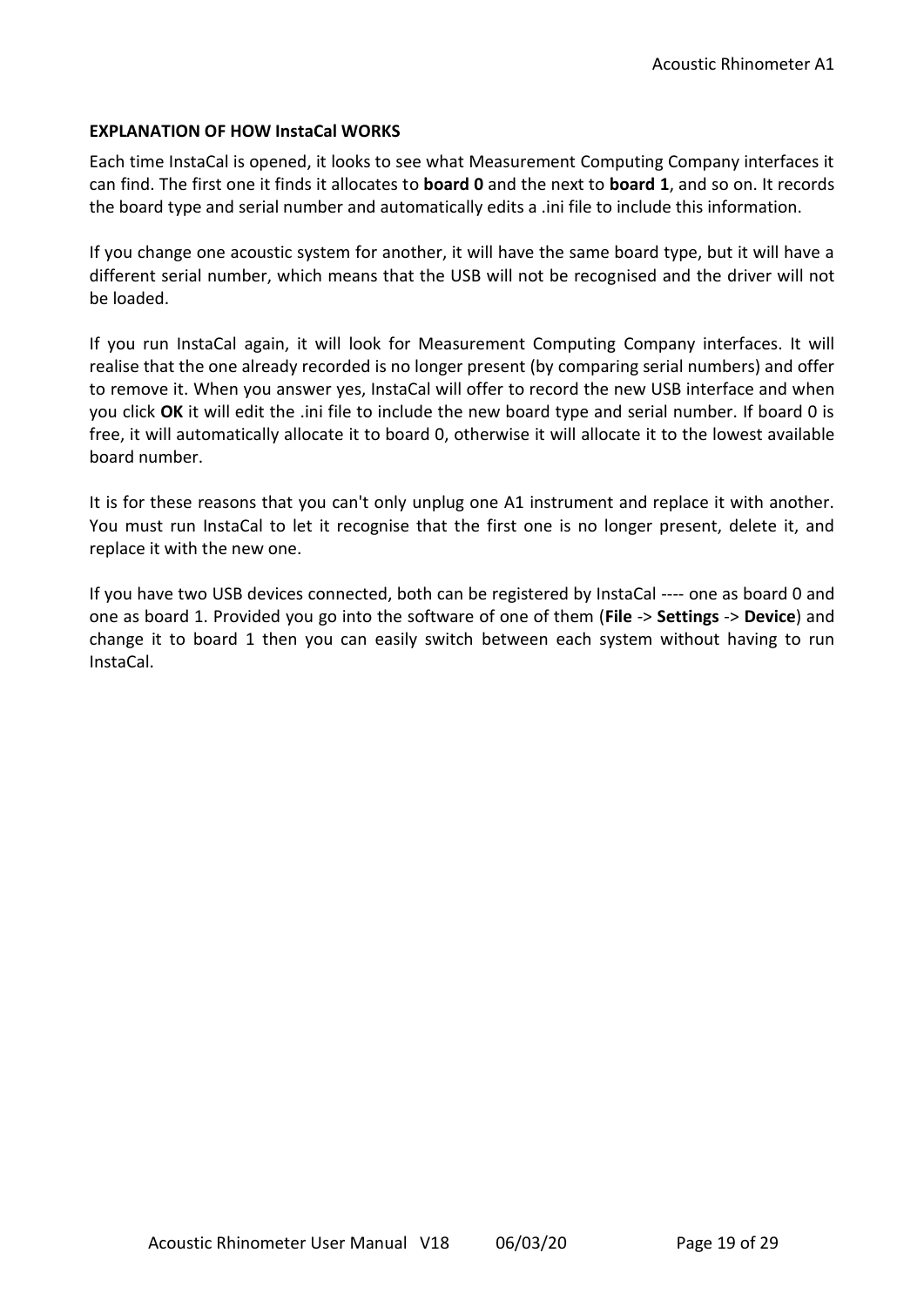### **A1TEST**

In the A1 folder, you will find a program called **A1TEST.EXE** – this folder will be wherever you declared as the location during the installation process.

Double-clicking on the name will start the application.

For board type **USB-201** select Gain = +10 volts, Digital Port = AUX, Sample Rate **=** 100000.

Click on **Sample**. You should see the microphone response on the screen. If you point the mouse cursor under the trace, it will tell you the amplitude of the trace at each point.

The baseline should be between 1950 and 2050 units.

The value is only updated when you click on **Sample**. The picture below shows a typical display when the calibration plug is fitted to the sound tube and sample is selected.

|                                                                                                                                                                                                | <b>PCI-DAS1000 Test</b>                                       |                                                    |                                                          |  | <b>GPX</b>                            |
|------------------------------------------------------------------------------------------------------------------------------------------------------------------------------------------------|---------------------------------------------------------------|----------------------------------------------------|----------------------------------------------------------|--|---------------------------------------|
|                                                                                                                                                                                                |                                                               | Sample Acquire Gain BIP1PT25VOLTS (-1. > Board # 0 | Scale [ Scale [ Shift   Spark   Sample 01736, Value 1998 |  |                                       |
| NumPoints=2048<br>Min-1343 Max-3514<br>$\begin{array}{c}\n\text{Sample} \\ \hline\n0 \\ 1\n\end{array}$<br>$\frac{1}{\sqrt{2}}$ $\frac{1}{\sqrt{2}}$ $\frac{1}{\sqrt{2}}$ $\frac{1}{\sqrt{2}}$ | Value<br>1994<br>1990<br>1988<br>1971<br>1958<br>1947<br>1950 |                                                    |                                                          |  |                                       |
| <b>By</b> start                                                                                                                                                                                | 1959<br>■ ◎ 响                                                 | Document1 - Microsof                               | <b>A</b> Rhtest                                          |  | Desitop <sup>19</sup> (C) 0 8 0 15:08 |

The peak pulse size is also documented in the table on the left-hand side as **Maximum**.

It should peak at a level greater than that set within the A1 program for **Trigger**, and, using VR2, is normally set to **between 3200 and 3500**.

If the peak height is smaller than this the level can be increased by using the **gain control** resistor, VR2, on the A1 circuit board.

The trace above shows the microphone signal output plotted against sample numbers.

The first large peak shows the response when the click sound reaches the microphone on its way up the tube.

The second peak shows the reflected signal from the calibration plug returning back down the tube and reaching the microphone again.

Each pair of pulses that follow show the event repeating, as the sound travels up and down the closed tube.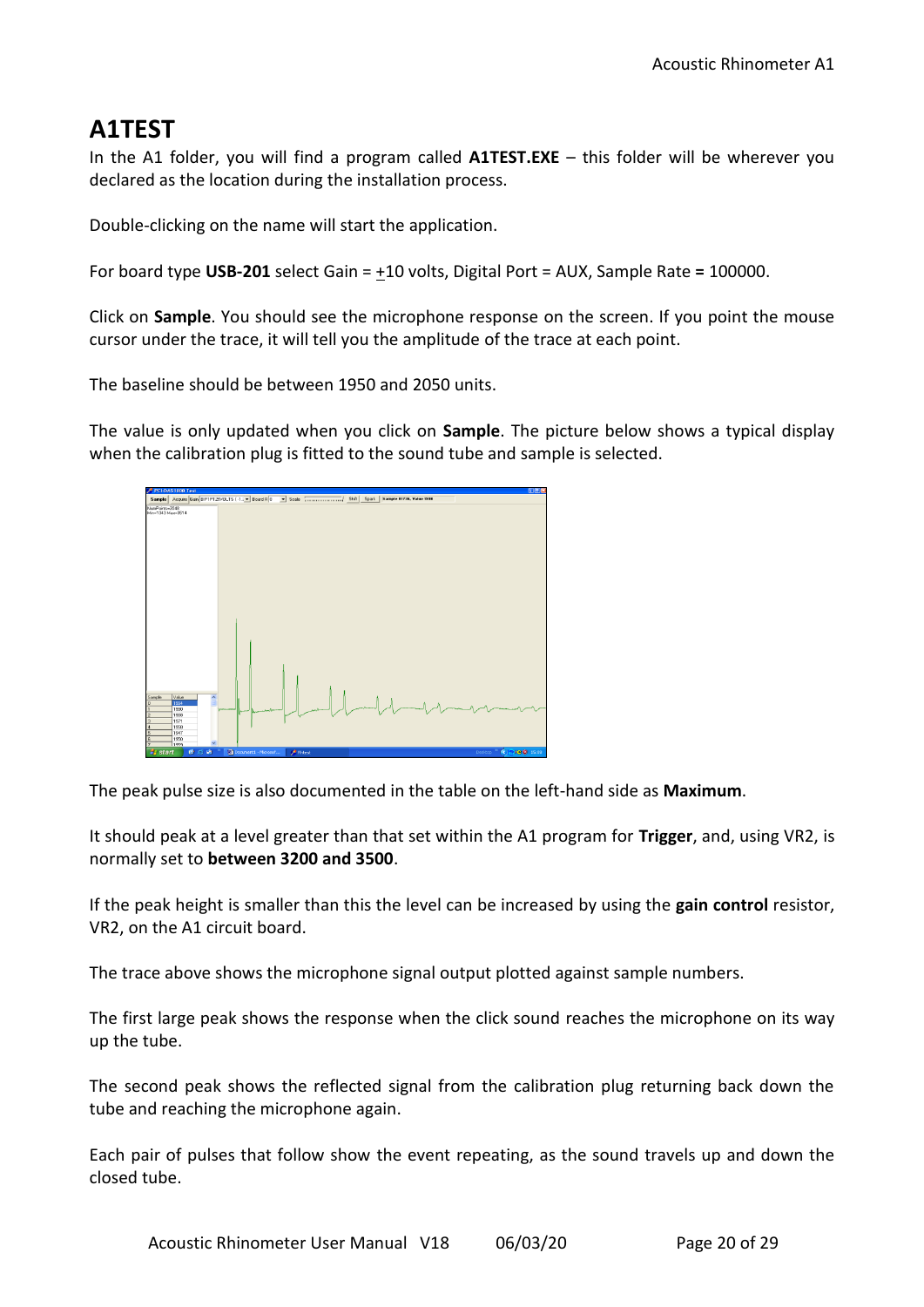If the calibration plug is removed, the trace will change as shown below and you will be able to hear the click when **Sample** is selected.



Selection of what constitutes incident and reflected waves is controlled by settings within the A1 program for:

incident wave window, reflected wave start point and reflected wavelength.

These are set for a particular length of sound tube and should not be altered.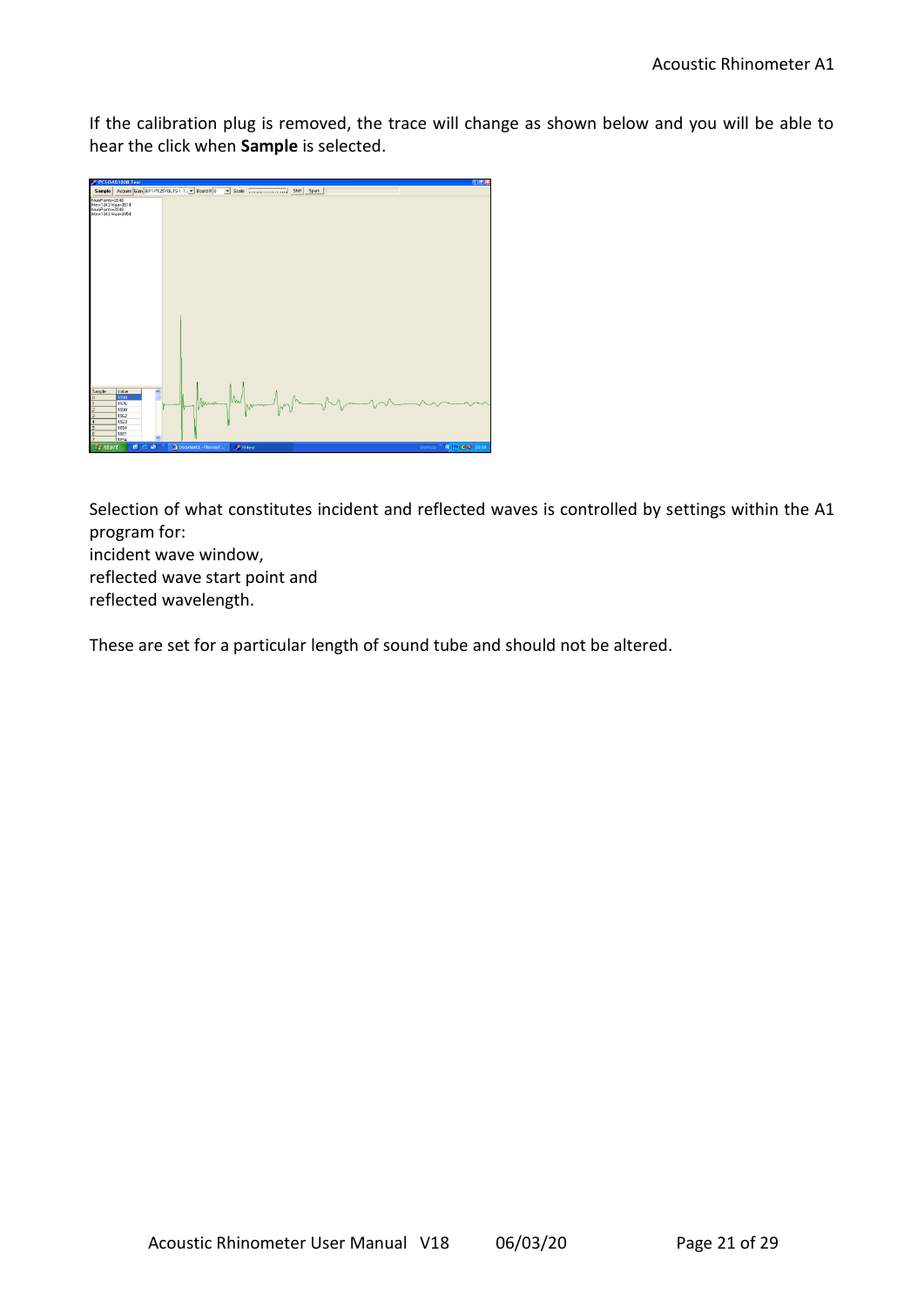### **SUPPLIED PARTS**

| <b>INSTRUMENT AND ASSOCIATED PARTS</b> | <b>GMI CODE</b> | <b>QUANTITY</b> |
|----------------------------------------|-----------------|-----------------|
| A1 Acoustic Rhinometer                 | Α1              | <b>ONE</b>      |
| <b>USB Cable</b>                       | A1/Cable        | <b>ONE</b>      |
| Sound Tube                             | A1M             | <b>ONE</b>      |
| <b>Calibration Plug</b>                | A1PLUG          | <b>ONE</b>      |
| <b>External Power Supply</b>           | PCM50UT04       | <b>ONE</b>      |
| Software Manual                        | A1-SM           | <b>ONE</b>      |
| User Manual                            | A1-UM           | <b>ONE</b>      |
| A1/MCC Software                        | A1/MCC/Software | <b>ONE</b>      |
| *Large Anatomical Nosepieces           | A1/PRL          | 5 Pairs         |
| *Medium Anatomical Nosepieces          | A1/PRM          | 5 pairs         |
| *8 mm Conical Nosepieces               | A1/PR8          | 15 pcs          |
| <b>CLINICAL/RESEARCH VERSION</b>       |                 |                 |
| Artificial Nose and Straight Tube      | A1 test         | ONE             |

### **SPARE PARTS AND ACCESSORIES**

#### **NOSEPIECES**:

- \*A1/PRM Medium anatomically conformed nosepiece
- \*A1/PRL Large anatomically conformed nosepiece
- \*A1/PR8 Conical nosepiece

#### **MISCELLANEOUS**:

- A1/PLUG Replacement calibration plug
- A1/MIC Replacement microphone and inner sound tube

A1/CABLE USB Cable

If you have any questions about your Acoustic Rhinomanometer or require spare parts or consumables (part numbers listed above) then please contact your supplier or GM Instruments directly.

We will be able to advise you and give you help with any problem you may encounter.

**Note: Parts listed above with (\*) are supplied as non- sterile and due to their inertness have no lot number, expiry date or year of manufacturing**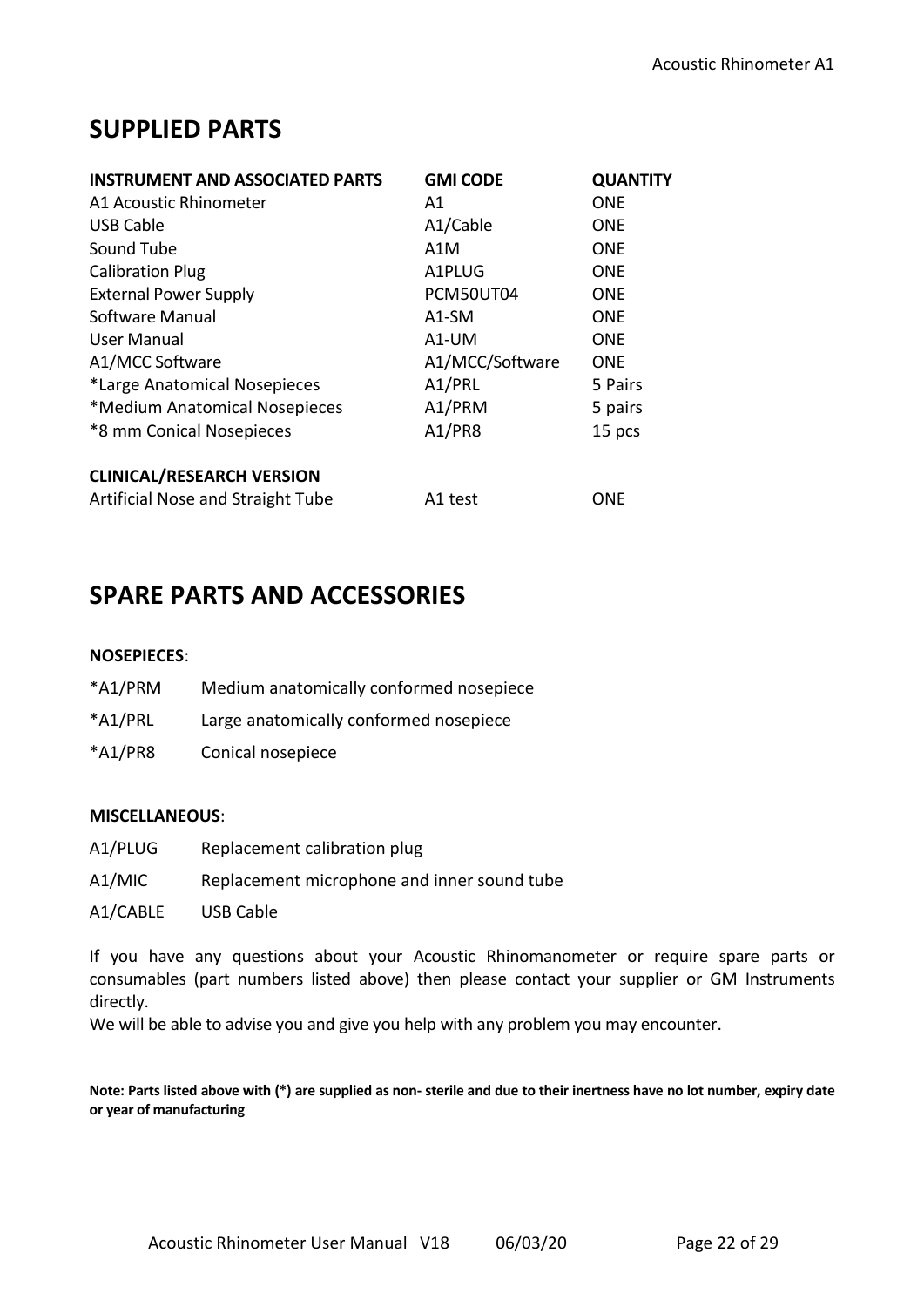## **MAINTENANCE MANUAL**

#### **OVERVIEW**

The Acoustic Rhinometer should be calibrated each day using the built-in facility. In addition to this, the cables should be inspected regularly for signs of damage, in particular the region of the sound tube and its link to the PC. Do not use the equipment if damaged.

The nosepieces supplied are for single-use only. Care should be taken in use to prevent the passage of nasal secretions down the nosepiece and into the sound tube. Should this occur, the sound tube should be removed from the sound box, cleaned by one of the methods described below and then thoroughly dried prior to reconnecting it to the sound box.

**N.B.** Take care not to over tighten the fixing screws when re-fitting the tube as this could damage the tube.

#### **INSTRUMENT CLEANING AND DECONTAMINATION**

#### **ENCLOSURE**

Should the enclosure require cleaning for any reason, unplug it from the PC and wipe it with a damp cloth or cleaning wipes. Do not allow liquid to run into the enclosure.

#### **SOUND TUBE**

Under normal use, employing the disposable nosepieces supplied, no routine cleaning is believed necessary.

Should the sound tube enclosure require cleaning for any reason, unplug it from the A1 device and wipe it with a damp cloth or cleaning wipes. Do not allow liquid to run into the sound tube.

COPYRIGHT NOTICE

Copyright © G M Instruments Ltd, 2019. All rights reserved.

Copyright Protection.

Software and manuals are copyrighted, which means that your right to copy any part of them is limited by copyright law. Making copies or derivative works, except in certain limited instances and except for making copies for archival purposes or as an essential step in the utilisation of the computer program in conjunction with an instrument without prior authorisation is prohibited by copyright law and constitutes a punishable violation of such law.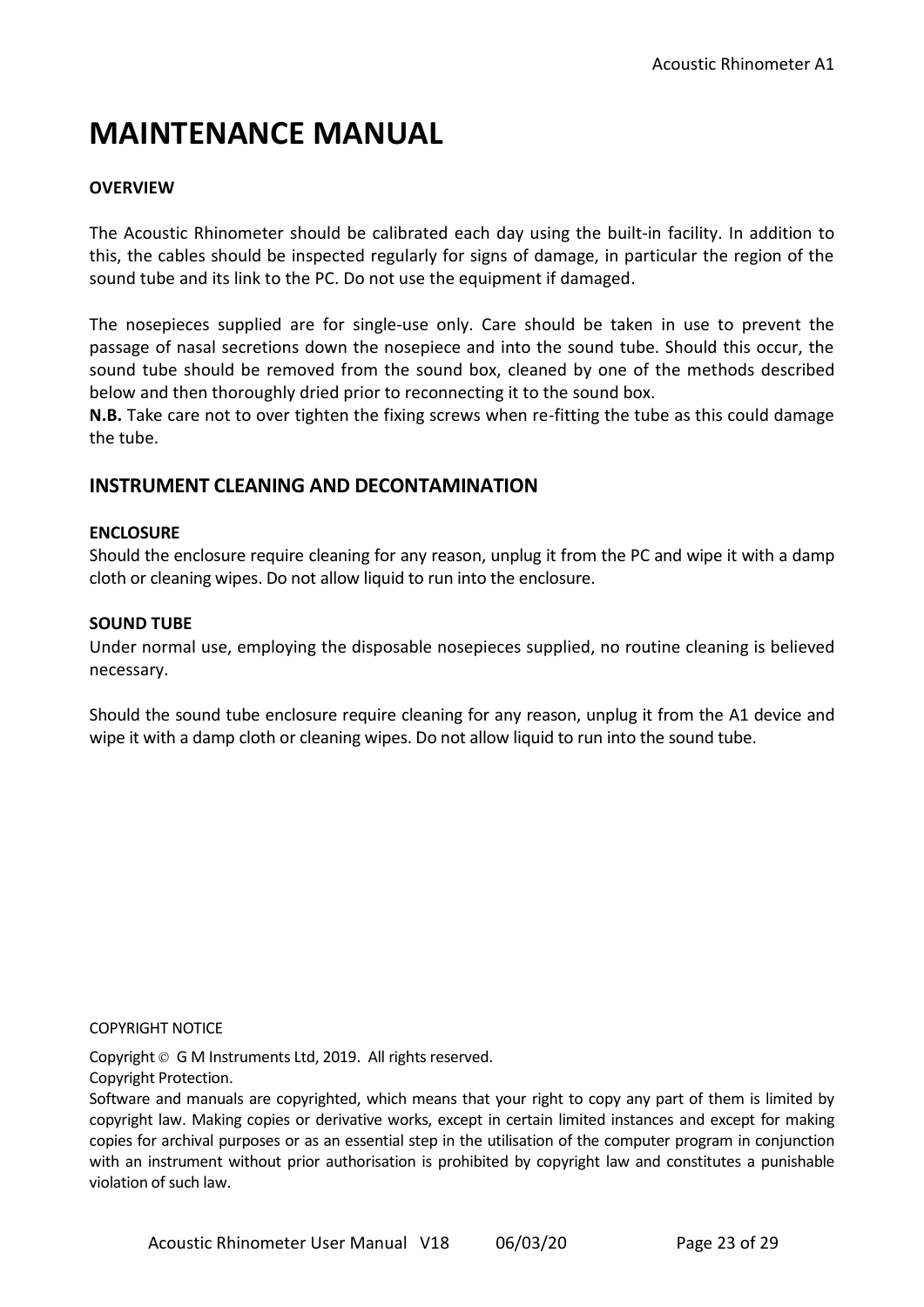### **Appendix 1: Guidance on the Electromagnetic environment in which to operate the instrument.**

| Guidance and manufacturer's declaration - electromagnetic emissions                                |            |                                                                                                                                                                                                  |  |  |
|----------------------------------------------------------------------------------------------------|------------|--------------------------------------------------------------------------------------------------------------------------------------------------------------------------------------------------|--|--|
| The A1 is intended for use in the electromagnetic environment specified below. The customer or the |            |                                                                                                                                                                                                  |  |  |
| user of the A1 should assure that it is used in such an environment.                               |            |                                                                                                                                                                                                  |  |  |
| <b>Emission test</b>                                                                               | Compliance | Electromagnetic environment - guidance                                                                                                                                                           |  |  |
| <b>RF</b> emissions<br>CISPR 11                                                                    | Class B    | The A1 uses RF energy only for its internal<br>function. Therefore, its RF emissions are very<br>low and are not likely to cause any interference in<br>nearby electronic equipment.             |  |  |
| <b>RF</b> emissions<br>CISPR 11                                                                    | Class B    | The A1 is suitable for use in all establishments,<br>including domestic establishments and those<br>directly connected to the public low-voltage<br>power supply network that supplies buildings |  |  |
| Harmonic emissions<br>IEC61000-3-2                                                                 | Class A    | used for domestic purposes.                                                                                                                                                                      |  |  |
| Voltage fluctuations / flicker<br>emissions<br>IEC61000-3-3                                        | Complies   |                                                                                                                                                                                                  |  |  |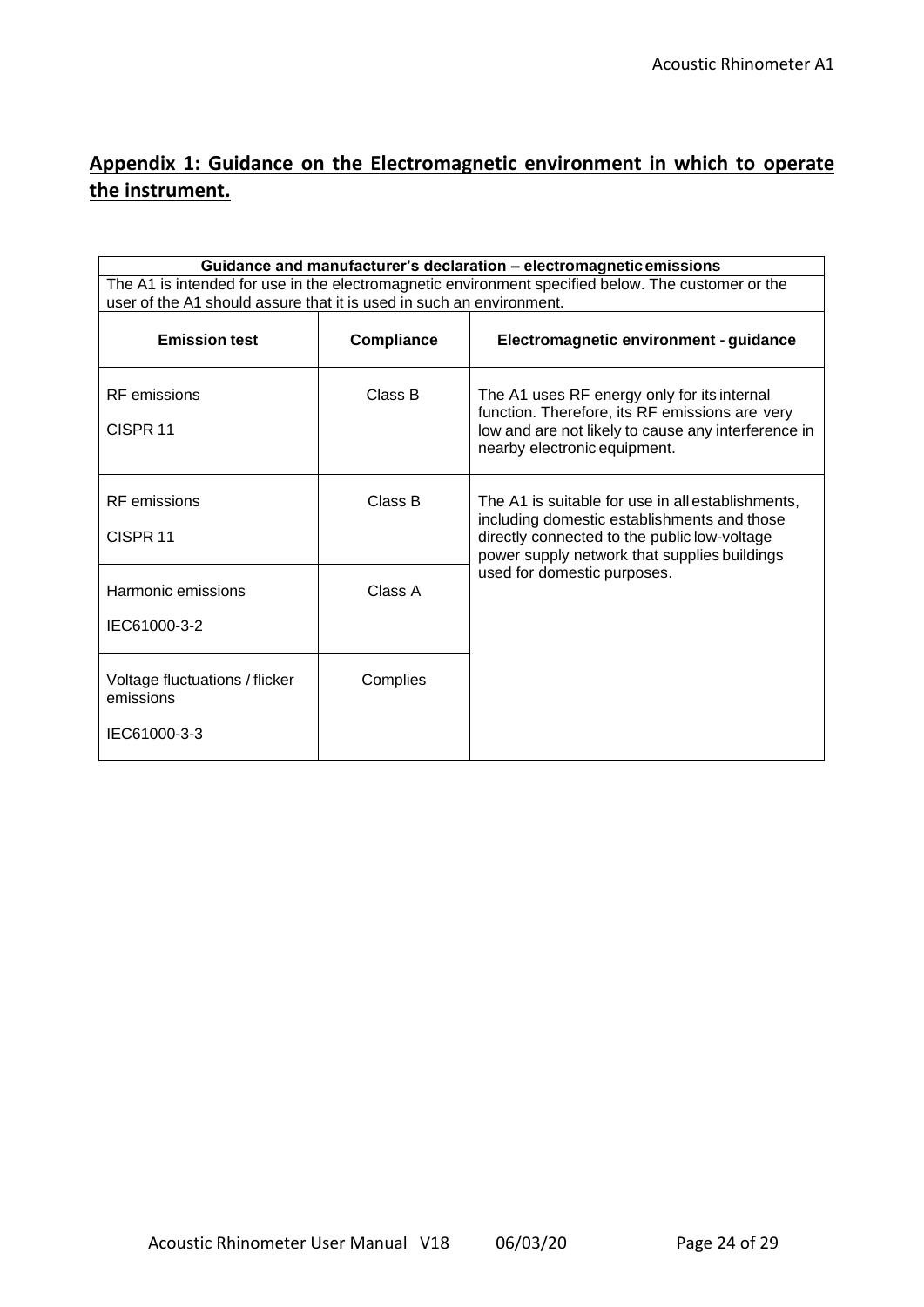### **Appendix 1: Guidance on the Electromagnetic environment in which to operate the instrument (cont)**

| Guidance and manufacturer's declaration - electromagnetic immunity                          |                                               |                                       |                                             |  |  |
|---------------------------------------------------------------------------------------------|-----------------------------------------------|---------------------------------------|---------------------------------------------|--|--|
| The A1 is intended for use in the electromagnetic environment specified below. The customer |                                               |                                       |                                             |  |  |
| or the user of the A1 should assure that it is used in such an environment.                 |                                               |                                       |                                             |  |  |
|                                                                                             |                                               |                                       |                                             |  |  |
| <b>Immunity test</b>                                                                        | <b>IEC 60601</b>                              | <b>Compliance level</b>               | Electromagnetic                             |  |  |
|                                                                                             | test level                                    |                                       | environment -                               |  |  |
| Electrostatic discharge                                                                     | $\pm$ 8 kV contact                            | $± 8$ kV contact                      | Floors should be                            |  |  |
| (ESD)                                                                                       | $± 15$ kV air                                 | $± 15$ kV air                         | wood, concrete or                           |  |  |
|                                                                                             |                                               |                                       | ceramic tile. If floors                     |  |  |
| IEC61000-4-2                                                                                |                                               |                                       | are covered with                            |  |  |
|                                                                                             |                                               |                                       | synthetic material,                         |  |  |
| Electrical fast transient /                                                                 | $±$ 2 kV for power                            | $\pm$ 2 kV for power                  | Mains<br>power                              |  |  |
| burst                                                                                       | supply lines                                  | supply lines                          | quality should be                           |  |  |
|                                                                                             |                                               |                                       | that of a typical                           |  |  |
| IEC61000-4-4                                                                                | $± 1$ kV for input /                          | ± 1 kV for input /                    | commercial<br>or                            |  |  |
|                                                                                             | output lines<br>$\pm$ 1 kV line(s) to         | output lines<br>$\pm$ 1 kV line(s) to | hospital<br>Mains                           |  |  |
| Surge                                                                                       | line(s)                                       | line(s)                               | power<br>quality should be                  |  |  |
| IEC61000-4-                                                                                 |                                               |                                       | that of a typical                           |  |  |
|                                                                                             | $±$ 2 kV line(s) to                           | $\pm$ 2 kV line(s) to earth           | commercial<br>or                            |  |  |
| 5                                                                                           | earth                                         |                                       | hospital                                    |  |  |
| Voltage dips, short                                                                         | $<$ 5% $U$ <sup>T</sup>                       | $<$ 5% $U$ <sub>T</sub>               | Mains power quality                         |  |  |
| interruptions and voltage                                                                   | $( > 95 %$ dip in U <sub>T)</sub>             | $(>95%$ dip in U <sub>T)</sub>        | should be that of a                         |  |  |
| variations on power supply                                                                  | For 0.5 cycle                                 | For 0.5 cycle                         | typical commercial                          |  |  |
| input lines                                                                                 |                                               |                                       | or hospital                                 |  |  |
|                                                                                             | 40% U <sub>T</sub>                            | 40% U <sub>T</sub>                    | environment. If the                         |  |  |
| IEC61000-4-11                                                                               | (60 % dip in $U_T$ )                          | (60 % dip in $U_T$ )                  | user of the A1                              |  |  |
|                                                                                             | for 5 cycles                                  | for 5 cycles                          | requires continued                          |  |  |
|                                                                                             |                                               |                                       | operation during                            |  |  |
|                                                                                             | 70 % U <sub>T</sub>                           | 70 % U <sub>T</sub>                   | power mains                                 |  |  |
|                                                                                             | $(30 %$ dip in $U_T$ )                        | $(30 %$ dip in $U_T$ )                | interruptions, it is                        |  |  |
|                                                                                             | for 25 cycles                                 | for 25 cycles                         | recommended that                            |  |  |
|                                                                                             |                                               |                                       | the A1 be powered                           |  |  |
|                                                                                             | $<$ 5% $UT$                                   | <5% U <sub>T</sub>                    | from an                                     |  |  |
|                                                                                             | $( > 95 %$ dip in U <sub>T</sub> )<br>For 5 s | (>95 % dip<br>in $U_T$ ) For 5        | uninterruptable                             |  |  |
|                                                                                             |                                               | S.                                    | power supply or a                           |  |  |
|                                                                                             |                                               |                                       | battery.                                    |  |  |
| Power frequency (50/60Hz)                                                                   | 30 A/m                                        | 30 A/m                                | Power frequency                             |  |  |
| Magnetic field                                                                              |                                               |                                       | magnetic fields                             |  |  |
|                                                                                             |                                               |                                       | should be at levels<br>characteristics of a |  |  |
| IEC61000-4-8                                                                                |                                               |                                       |                                             |  |  |
|                                                                                             |                                               |                                       | typical location in a                       |  |  |
| NOTE $U_T$ is the a.c. mains voltage prior to application of the test level.                |                                               |                                       |                                             |  |  |

or hospital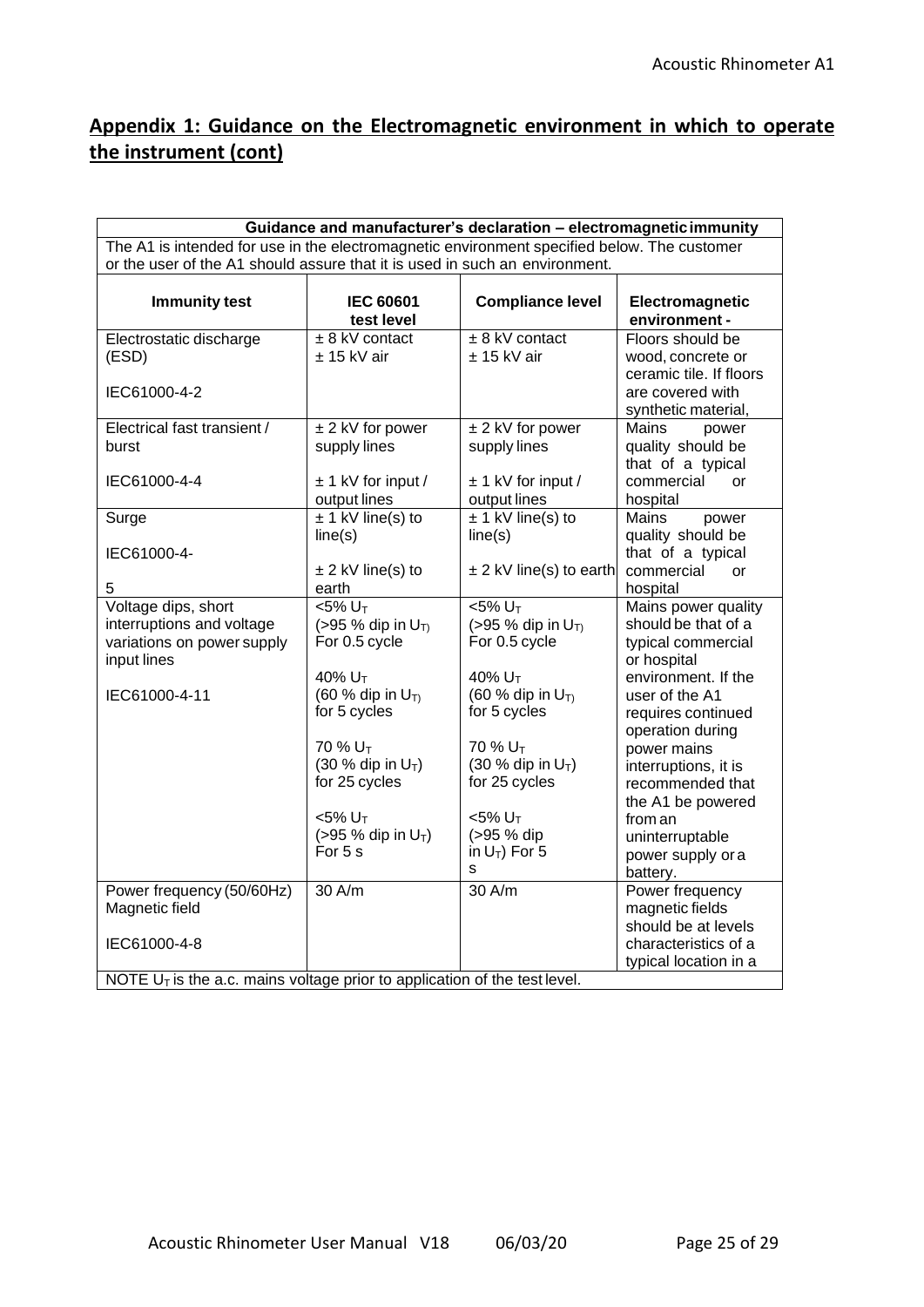### **Appendix 1: Guidance on the Electromagnetic environment in which to operate the instrument (cont)**

| Guidance and manufacturer's declaration - electromagnetic immunity                                                                                                        |                                              |                         |                                                                                                                                                                                                                                                                  |  |  |  |
|---------------------------------------------------------------------------------------------------------------------------------------------------------------------------|----------------------------------------------|-------------------------|------------------------------------------------------------------------------------------------------------------------------------------------------------------------------------------------------------------------------------------------------------------|--|--|--|
| The A1 is intended for use in the electromagnetic environment specified below. The customer or the<br>user of the A1 should assure that it is used in such anenvironment. |                                              |                         |                                                                                                                                                                                                                                                                  |  |  |  |
|                                                                                                                                                                           |                                              |                         |                                                                                                                                                                                                                                                                  |  |  |  |
| <b>Immunity test</b>                                                                                                                                                      | <b>IEC 60601</b><br>test level               | <b>Compliance level</b> | <b>Electromagnetic environment -</b><br>guidance                                                                                                                                                                                                                 |  |  |  |
|                                                                                                                                                                           |                                              |                         | Portable and mobile RF<br>communications equipment should be<br>used no closer to any part of the A1,<br>including any cables, than the<br>recommended separation distance<br>calculated from the equation<br>applicable to the frequency of the<br>transmitter. |  |  |  |
| <b>Conducted RF</b><br>IEC61000-4-6                                                                                                                                       | 3 Vrms<br>150 kHz to 80 MHz                  | 3Vrms                   | Recommended separation distance<br>(d)                                                                                                                                                                                                                           |  |  |  |
|                                                                                                                                                                           | 6Vrms in ISM bands<br>between 0.15-<br>80MHz | 6Vrms                   | $d = 1.2\sqrt{P}$                                                                                                                                                                                                                                                |  |  |  |
|                                                                                                                                                                           |                                              |                         | $d = 1.2\sqrt{P}$<br>80 MHz to 800 MHz                                                                                                                                                                                                                           |  |  |  |
| <b>Radiated RF</b><br>IEC61000-4-<br>3                                                                                                                                    | 3 V/m<br>80 MHz to 2.5 GHz                   | 3V/m                    | $d = 2.3\sqrt{P}$<br>800 MHz to 2.5 GHz                                                                                                                                                                                                                          |  |  |  |
|                                                                                                                                                                           |                                              |                         | Where $P$ is the maximum output<br>power rating of the transmitter in watts<br>(W) according to the transmitter<br>manufacturer and d is the<br>recommended separation distance in<br>metres (m).                                                                |  |  |  |
|                                                                                                                                                                           |                                              |                         | Fields strengths from fixed RF<br>transmitters, as determined by an<br>electromagnetic site survey, <sup>a</sup> should<br>be less than the compliance level in<br>each frequency range. <sup>b</sup>                                                            |  |  |  |
|                                                                                                                                                                           |                                              |                         | Interference may occur in the vicinity of<br>equipment marked with the following<br>symbol:                                                                                                                                                                      |  |  |  |
|                                                                                                                                                                           |                                              |                         | $((\cdot, \cdot))$                                                                                                                                                                                                                                               |  |  |  |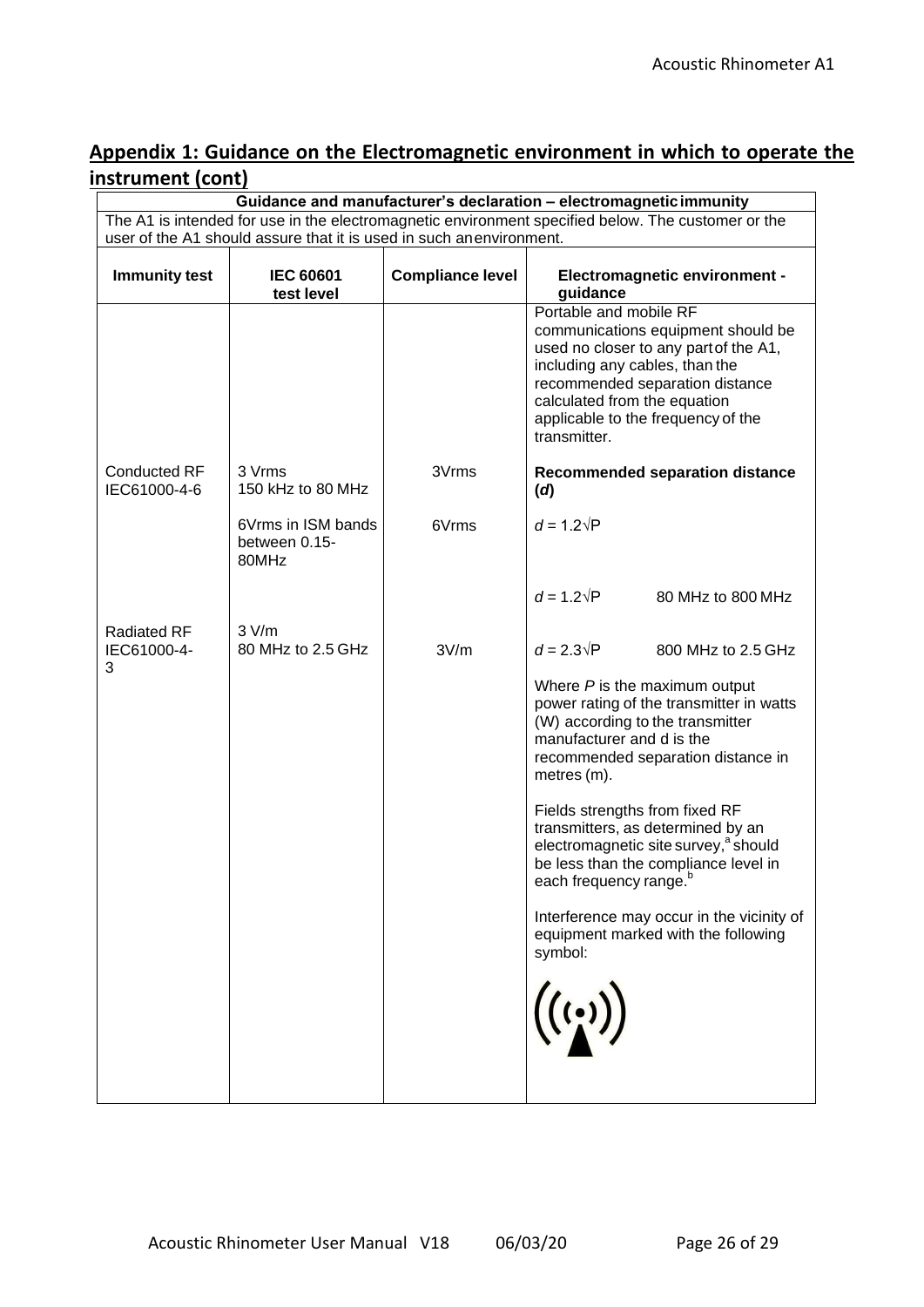| Proximity fields<br>from RF<br>wireless<br>communications<br>IEC61000-4-3 | Frequency - Test<br>Level<br>385MHz - 27 V/m<br>450MHz - 28 V/m<br>$710MHz - 9V/m$<br>745MHz – 9V/m<br>$780MHz - 9V/m$<br>810MHz - 28 V/m<br>870MHz - 28 V/m<br>930MHz - 28 V/m<br>1.72GHz - 28 V/m<br>1.845GHz - 28 V/m<br>1.97GHz - 28 V/m<br>2.45 GHz - 28 V/m<br>$5.24$ GHz $-9$ V/m<br>$5.50$ GHz $-9V/m$<br>$5.875GHz - 9V/m$ | Frequency - Test<br>Level<br>385MHz - 27 V/m<br>450MHz - 28 V/m<br>$710MHz - 9V/m$<br>$745MHz - 9V/m$<br>$780MHz - 9V/m$<br>810MHz - 28 V/m<br>870MHz - 28 V/m<br>930MHz - 28 $V/m$<br>1.72GHz - 28 V/m<br>1.845GHz - 28 V/m I<br>1.97GHz - 28 V/m<br>2.45 GHz - 28 V/m<br>$5.24$ GHz $-9$ V/m<br>$5.50$ GHz $-9V/m$<br>$5.875GHz - 9V/m$ | Fields strengths from fixed RF<br>transmitters, as determined by an<br>electromagnetic site survey, <sup>a</sup> should<br>be less than the compliance level in<br>each frequency range. <sup>b</sup><br>Interference may occur in the vicinity of<br>equipment marked with the following<br>symbol:<br>$((\cdot,))$ |
|---------------------------------------------------------------------------|-------------------------------------------------------------------------------------------------------------------------------------------------------------------------------------------------------------------------------------------------------------------------------------------------------------------------------------|-------------------------------------------------------------------------------------------------------------------------------------------------------------------------------------------------------------------------------------------------------------------------------------------------------------------------------------------|----------------------------------------------------------------------------------------------------------------------------------------------------------------------------------------------------------------------------------------------------------------------------------------------------------------------|
|---------------------------------------------------------------------------|-------------------------------------------------------------------------------------------------------------------------------------------------------------------------------------------------------------------------------------------------------------------------------------------------------------------------------------|-------------------------------------------------------------------------------------------------------------------------------------------------------------------------------------------------------------------------------------------------------------------------------------------------------------------------------------------|----------------------------------------------------------------------------------------------------------------------------------------------------------------------------------------------------------------------------------------------------------------------------------------------------------------------|

NOTE 1 At 80 MHz and 800 MHz, the higher frequency range applies.

NOTE 2 These guidelines may not apply in all situations. Electromagnetic propagation is affected by absorption and reflection from structures, objects and people.

<sup>a</sup> Field strengths from fixed transmitters, such as base stations for radio (cellular/cordless) telephones and land mobile radios, amateur radio, AM and FM radio broadcast and TV broadcast cannot be predicted theoretically with accuracy. To assess the electromagnetic environment due to fixed RF transmitters, an electromagnetic site survey should be considered. If the measured field strength in the location in which the NR6 is used exceeds the applicable RF compliance level above, the A1 should be observed to verify normal operation. If abnormal performance is observed, additional measures may be necessary, such as re-orientating or relocating the A1

 $b$  Over the frequency range 150 kHz to 80 MHz, field strengths should be less than  $3$  V/m.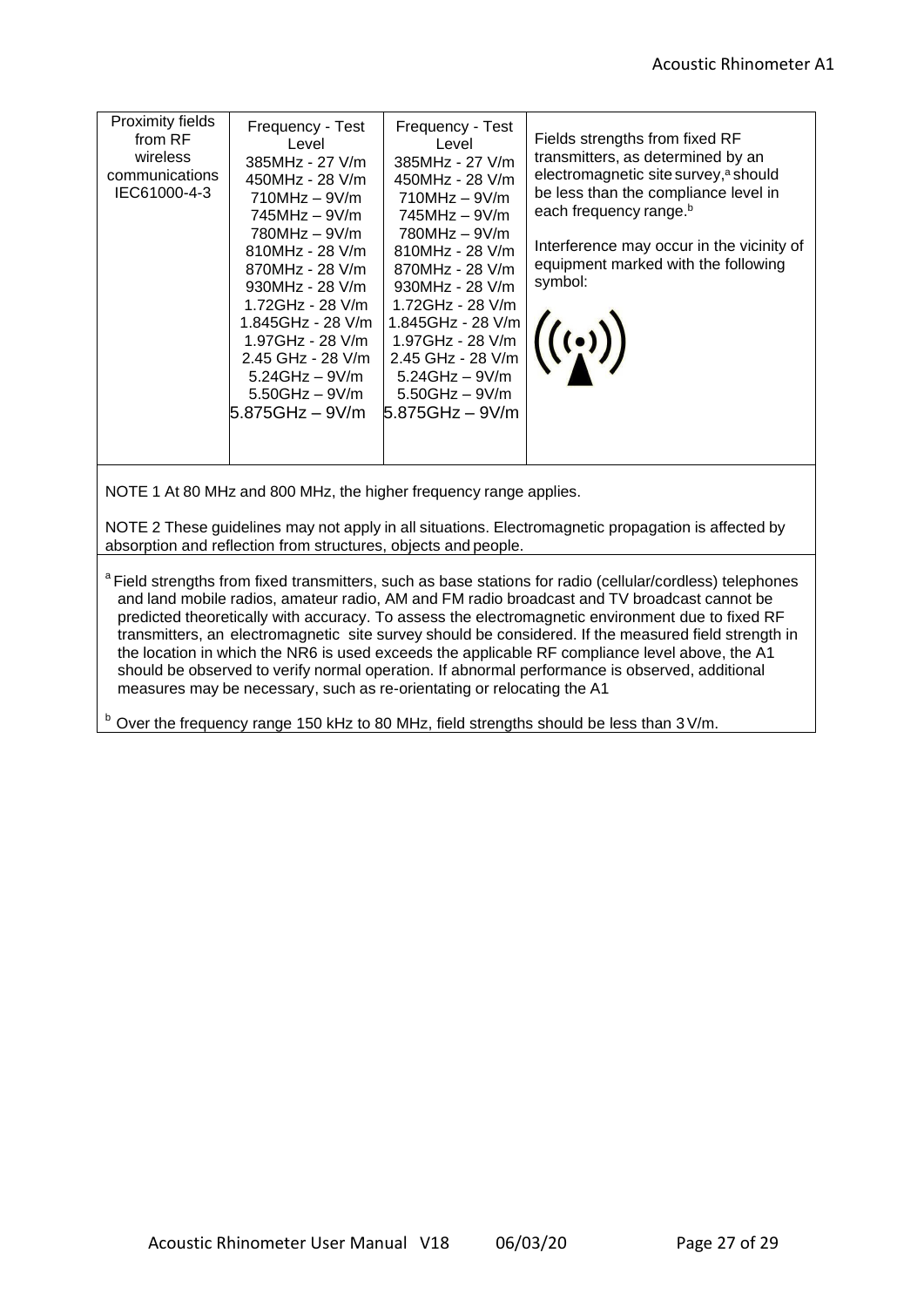#### **APPENDIX 2: TECHNCIAL INFORMATION (relative to EN 60601-1:2006)**

#### **Warning: No modification to this equipment is allowed.**

**6.2** The A1 Acoustic Rhinometer is powered by an external universal mains power module. Power can be removed by unplugging the mains plug, or by switching power off at the mains socket.

It complies with the specification for Class 1 ME equipment, and is used along with a PC and printer, normally supplied by the customer.

N.B. The warning on page 4 about the PC and printer being compliant with EN 60950 and placing these items out of the reach of a subject

The applied parts are the nosepieces which are classified as a type B applied part.

**6.3** The enclosure does not provide protection against the ingress of liquids and is therefore classified as IPX0.

**6.4** There are no parts which are supplied sterile or which are required to be sterile.

**6.5** The A1 Acoustic Rhinometer is **NOT** suitable for use in an oxygen rich environment.

**6.6** The A1 Acoustic Rhinometer is rated for continuous use.

**7.2.2** The A1 serial number can be found on the label on the back panel, and the software version number can be viewed on the start-up screen and by clicking on **Help** -> **About…** found on the top toolbar of the A1 software.

**7.2.3** Information is given in the **Warnings and Cautions** section (page 3) of this manual, which the user must read prior to operating this instrument. Appropriate labels are fixed to the back panel.

**7.2.4** Nosepiece packaging labels identify these as for single use only.

**7.2.5** The A1 power supply module is marked PCM50UT04. No other external supply can be used, unless supplied by GM Instruments as a replacement.

**7.2.6** The A1 power supply module provides DC voltages of ±12 volts and + 5 volts from an input which can range from 100 Volts to 240 Volts AC at 50 Hz to 60 Hz. The power supply module is rated at 42W.

**7.2.7** The A1 consumes 10W.

**7.2.11** The A1 Acoustic Rhinometer is rated for continuous use.

**7.2.17** Environmental conditions for transport and storage.

| Temperature: | $-40 °C$ to $+60 °C$ |
|--------------|----------------------|
| Humidity:    | 20 to 80% RH         |
| Pressure:    | 50 to 106kPa         |